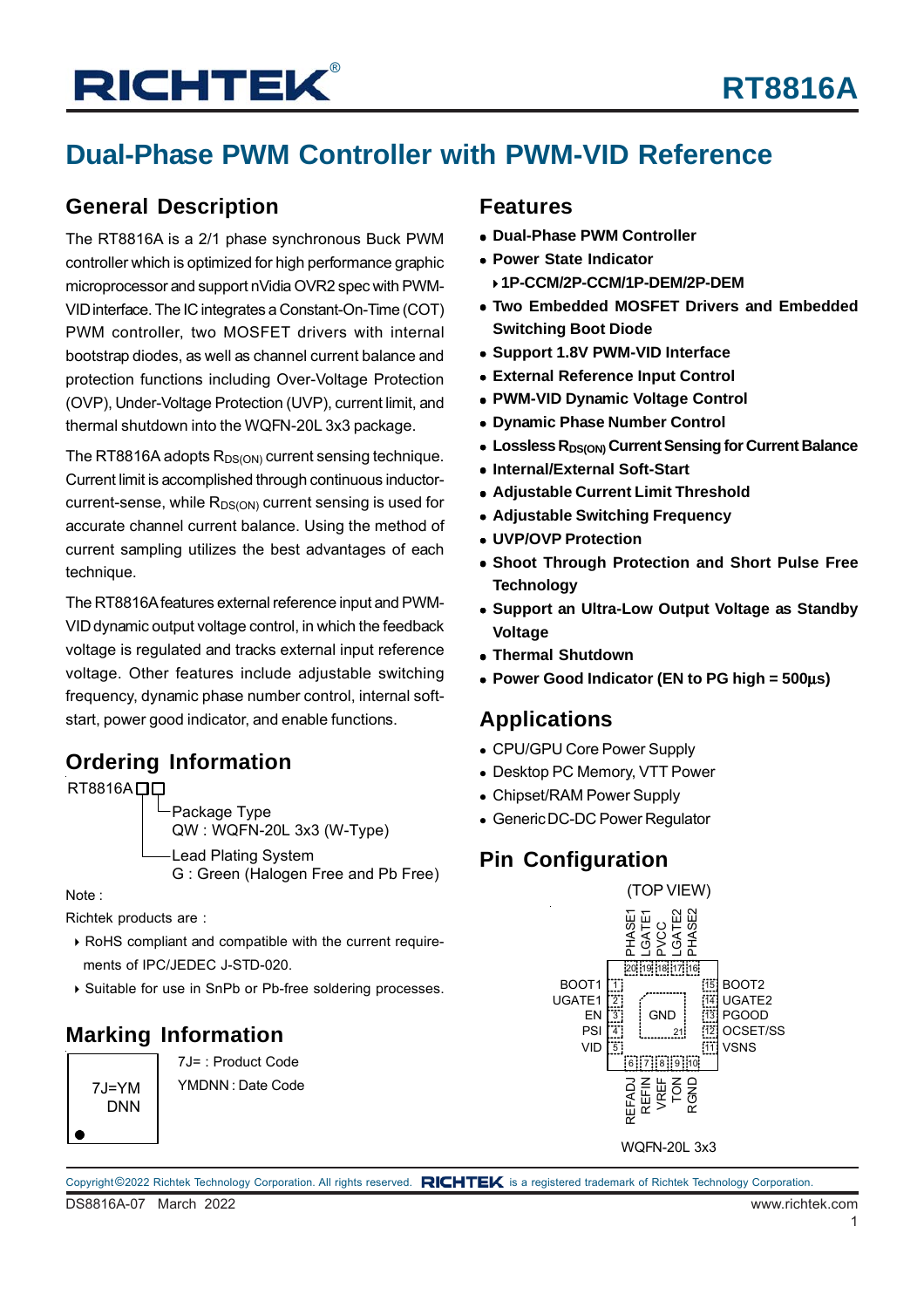

## **Functional Pin Description**

| Pin No.             | <b>Pin Name</b>   | <b>Pin Function</b>                                                                                                                                                                                                                                                                                                                                                               |  |  |
|---------------------|-------------------|-----------------------------------------------------------------------------------------------------------------------------------------------------------------------------------------------------------------------------------------------------------------------------------------------------------------------------------------------------------------------------------|--|--|
| 1                   | BOOT1             | Bootstrap supply for PWM1. This pin powers the high-side MOSFET driver.                                                                                                                                                                                                                                                                                                           |  |  |
| $\overline{2}$      | UGATE1            | High-side gate driver of PWM1. This pin provides the gate drive for the converter's<br>high-side MOSFET. Connect this pin to the gate of high-side MOSFET.                                                                                                                                                                                                                        |  |  |
| $\mathfrak{B}$      | EN                | Enable control input. Active high input. When PVCC POR, the input voltage must<br>not be over PVCC.                                                                                                                                                                                                                                                                               |  |  |
| 4                   | PSI               | Power saving interface. When the voltage is pulled below 0.4V, the device<br>operates into 1 phase DEM. When the voltage is between 0.7V to 0.88V, the<br>device operates into 1 phase forced CCM. When the voltage is between 1.08V to<br>1.35V, the device operates into 2 phase DEM. When the voltage is between 1.6V<br>to 5.5V, the device operates into 2 phase forced CCM. |  |  |
| 5                   | <b>VID</b>        | Programming output voltage control input. Refer to PWM-VID Dynamic Voltage<br>Control.                                                                                                                                                                                                                                                                                            |  |  |
| 6                   | <b>REFADJ</b>     | Reference adjustment output. Refer to PWM-VID Dynamic Voltage Control.                                                                                                                                                                                                                                                                                                            |  |  |
| $\overline{7}$      | <b>REFIN</b>      | External reference input.                                                                                                                                                                                                                                                                                                                                                         |  |  |
| 8                   | <b>VREF</b>       | Reference voltage output. This is a high precision voltage reference (2V) from the<br>VREF pin to RGND pin.                                                                                                                                                                                                                                                                       |  |  |
| 9                   | <b>TON</b>        | On-time/switching frequency adjustment input. Connecting a 100pF ceramic<br>capacitor between $C_{\text{TON}}$ and ground is optional for noise immunity enhancement.                                                                                                                                                                                                             |  |  |
| 10                  | <b>RGND</b>       | Negative remote sense input. Connect this pin to the ground of output load.                                                                                                                                                                                                                                                                                                       |  |  |
| 11                  | <b>VSNS</b>       | Positive remote sense input. Connect this pin to the positive terminal of output<br>load.                                                                                                                                                                                                                                                                                         |  |  |
| 12                  | OCSET/SS          | Current limit setting. Connect a resistor from OCSET/SS to GND to set the current<br>limit threshold. The external soft start time also can be set through by connecting a<br>capacitor from OCSET/SS pin to GND.                                                                                                                                                                 |  |  |
| 13                  | <b>PGOOD</b>      | Power good indicator output. Active high open-drain output.                                                                                                                                                                                                                                                                                                                       |  |  |
| 14                  | UGATE2            | High-side gate driver of PWM2. This pin provides the gate drive for the converter's<br>high-side MOSFET. Connect this pin to the gate of high-side MOSFET.                                                                                                                                                                                                                        |  |  |
| 15                  | BOOT <sub>2</sub> | Bootstrap supply for PWM2. This pin powers the high-side MOSFET driver.                                                                                                                                                                                                                                                                                                           |  |  |
| 16                  | PHASE2            | Switch node for PWM2. This pin is return node of the high-side driver of PWM 2.<br>Connect this pin to the source of high-side MOSFET together with the drain of<br>low-side MOSFET and the inductor.                                                                                                                                                                             |  |  |
| 17                  | LGATE2            | Low-side gate driver of PWM2. This pin provides the gate drive for the converter's<br>low-side MOSFET. Connect this pin to the gate of low-side MOSFET.                                                                                                                                                                                                                           |  |  |
| 18                  | <b>PVCC</b>       | Supply voltage input. Connect this pin to a 5V bias supply. Place a high quality<br>bypass capacitor from this pin to GND.                                                                                                                                                                                                                                                        |  |  |
| 19                  | LGATE1            | Low-side gate driver of PWM1. This pin provides the gate drive for the converter's<br>low-side MOSFET. Connect this pin to the gate of low-side MOSFET.                                                                                                                                                                                                                           |  |  |
| 20                  | PHASE1            | Switch node for PWM1. This pin is return node of the high-side driver of PWM 1.<br>Connect this pin to the Source of high-side MOSFET together with the drain of<br>low-side MOSFET and the inductor.                                                                                                                                                                             |  |  |
| 21<br>(Exposed Pad) | <b>GND</b>        | Ground. The Exposed pad should be soldered to a large PCB and connected to<br>GND for maximum thermal dissipation.                                                                                                                                                                                                                                                                |  |  |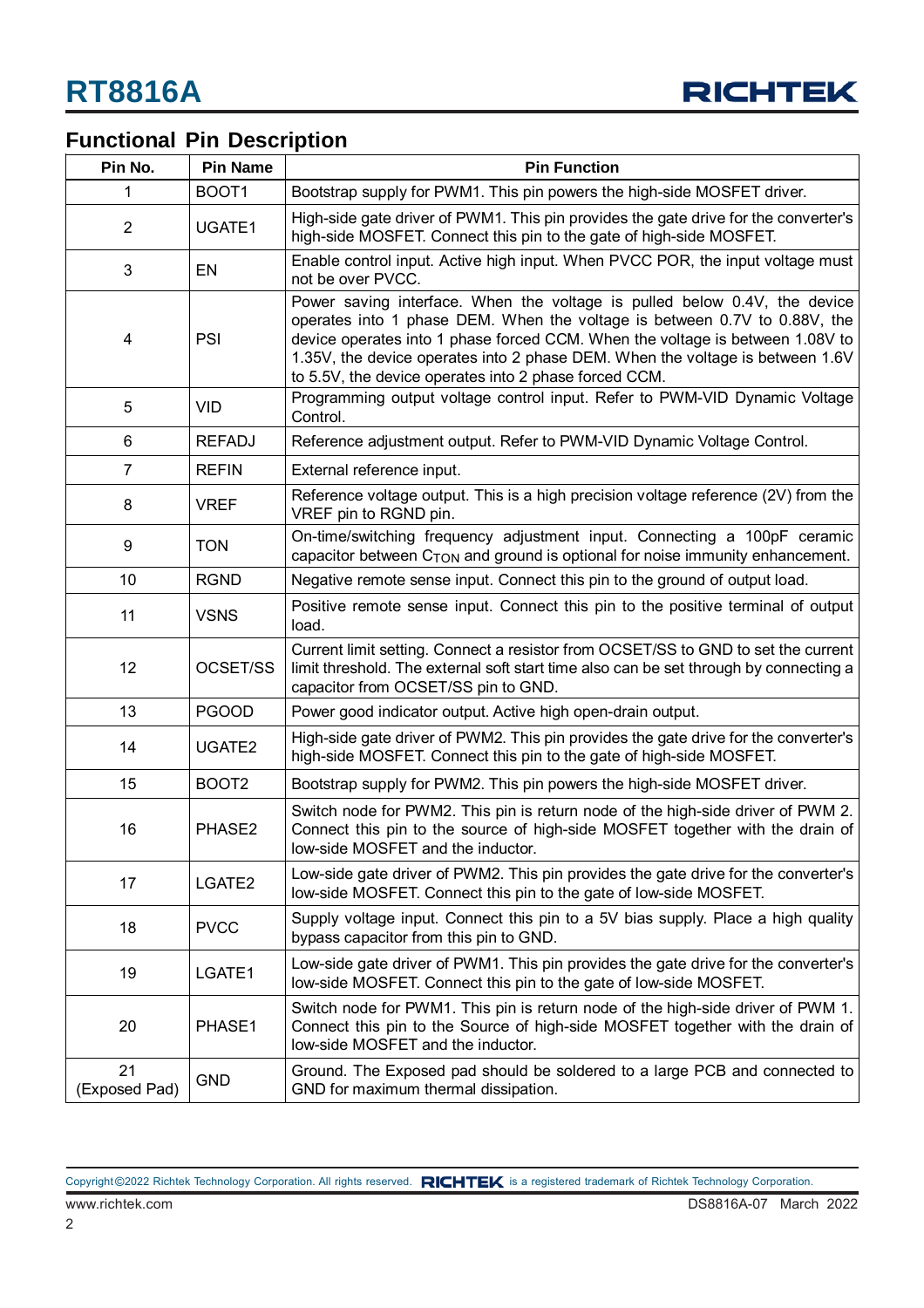### **Functional Block Diagram**

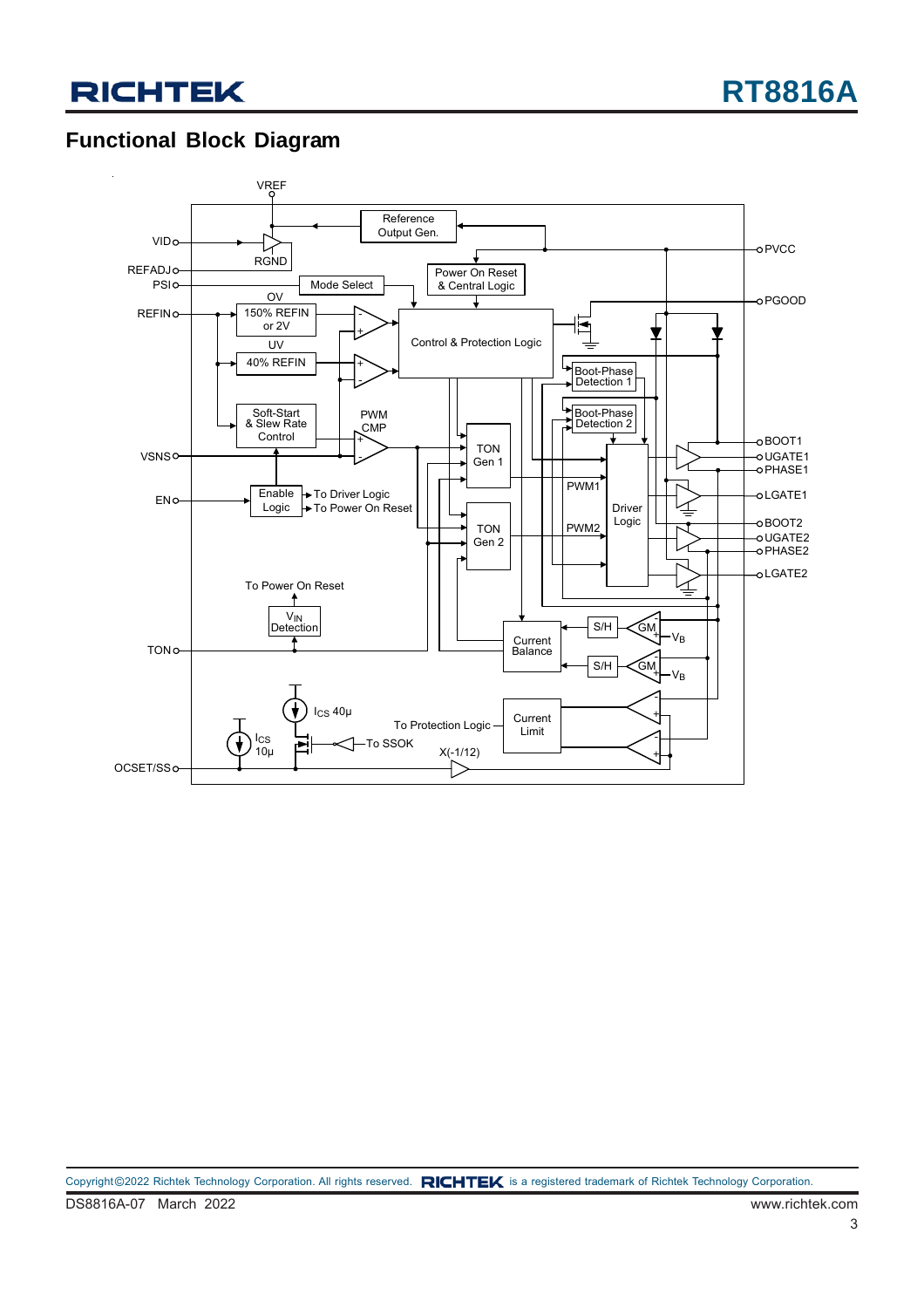### **Operation**

The RT8816A is a dual-phase synchronous Buck PWM controller with integrated drivers which are optimized for high performance graphic microprocessor and computer applications. The IC integrates a COT (Constant-On-Time) PWM controller with two MOSFET drivers, as well as output current monitoring and protection functions. Referring to the function block diagram of TON Genx, the synchronous UGATE driver is turned on at the beginning of each cycle. After the internal one-shot timer expires, the UGATE driver is turned off. The pulse width of this one-shot is determined by the converter's input voltage and the output voltage to keep the frequency fairly constant over the input voltage range and output voltage. Another one-shot sets a minimum off-time.

The RT8816A also features a PWM-VID dynamic voltage control circuit driven by the pulse width modulation method. This circuit reduces the device pin count and enables a wide dynamic voltage range.

#### **Soft-Start (SS)**

For soft-start function, an internal current source charges an internal capacitor to build the soft-start ramp voltage. The output voltage will track the internal ramp voltage during soft-start interval.

#### **PGOOD**

The power good output is an open-drain architecture.

When the soft-start is finished, the PGOOD open-drain output is high impedance.

#### **Current Balance**

The RT8816A implements internal current balance mechanism in the current loop. The RT8816A senses per phase current and compares it with the average current. If the sensed current of any particular phase is higher than average current, the on-time of this phase is adjusted to be shorter.

#### **Current Limit**

The current limit circuit employs a unique "valley" current sensing algorithm. If the magnitude of the current sense signal at PHASE is above the current limit threshold, the PWM is not allowed to initiate a new cycle. Thus, the current to the load exceeds average output inductor current, the output voltage falls and eventually crosses the under-voltage protection threshold, inducing IC shutdown.

#### **Over-Voltage Protection (OVP) & Under-Voltage Protection (UVP)**

The output voltage is continuously monitored for overvoltage and under-voltage protection. When the output voltage exceeds its set voltage threshold (If  $V_{REFIN} \le 1.33V$ , OV = 2V, or  $V_{RFFIN}$  > 1.33V, OV = 1.5 x  $V_{RFFIN}$ ), UGATE goes low and LGATE is forced high; when it is less than 40% of its set voltage, under voltage protection is triggered and then both UGATE and LGATE gate drivers are forced low. The controller is latched until PVCC is re-supplied and exceeds the POR rising threshold voltage or EN is reset.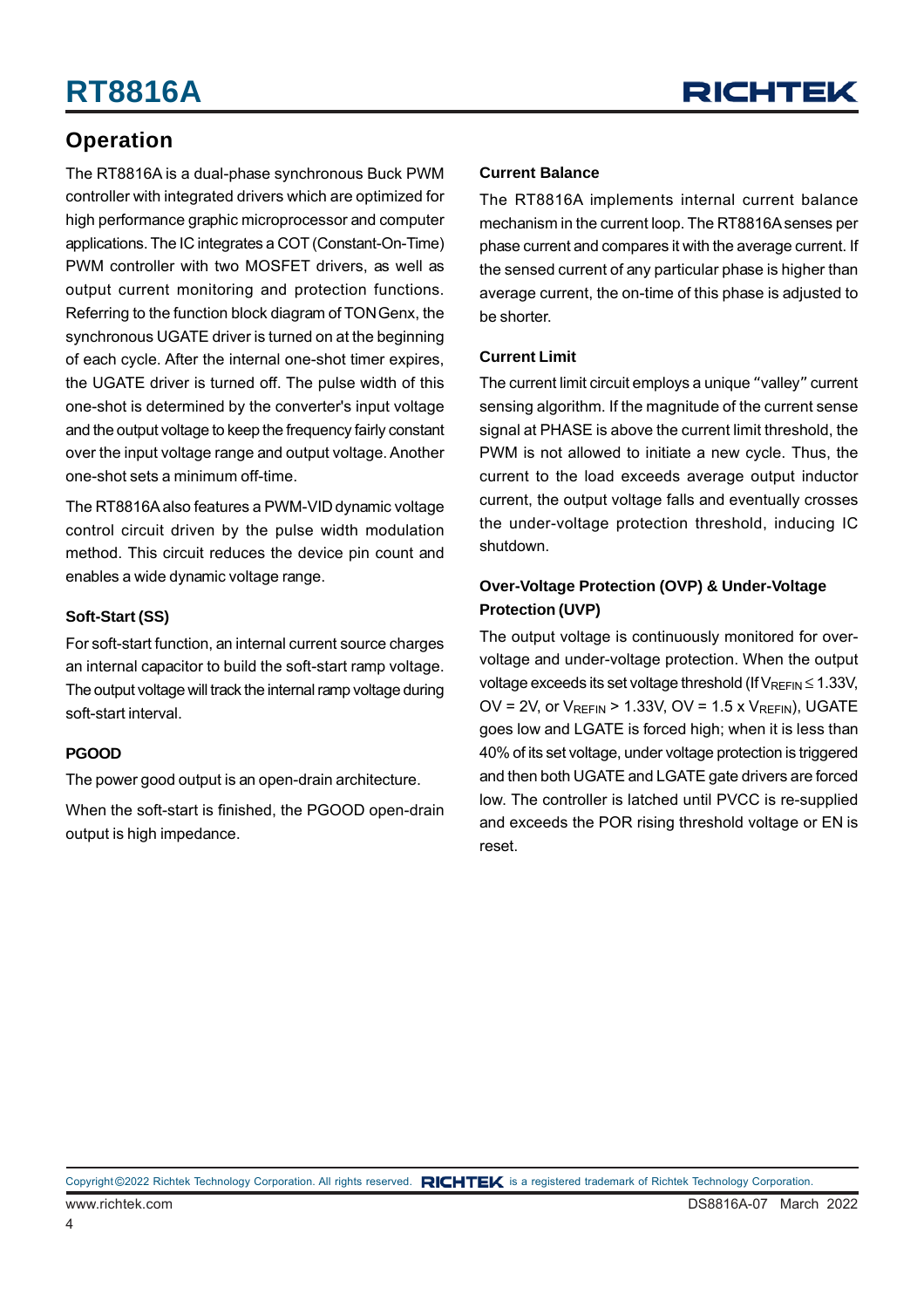## **RT8816A**

### **Absolute Maximum Ratings** (Note 1)

| • BOOTx to PHASEx                              |  |
|------------------------------------------------|--|
|                                                |  |
|                                                |  |
| • BOOTx to GND                                 |  |
|                                                |  |
|                                                |  |
| • PHASEx to GND                                |  |
|                                                |  |
|                                                |  |
| $\bullet$ UGATEx to GND                        |  |
|                                                |  |
|                                                |  |
| • UGATEx to PHASEx                             |  |
|                                                |  |
|                                                |  |
| $\bullet$ LGATEx to GND                        |  |
|                                                |  |
|                                                |  |
|                                                |  |
| • Power Dissipation, $P_D @ T_A = 25^{\circ}C$ |  |
|                                                |  |
| • Package Thermal Resistance (Note 2)          |  |
|                                                |  |
|                                                |  |
|                                                |  |
|                                                |  |
|                                                |  |
| • ESD Susceptibility (Note 3)                  |  |
|                                                |  |

### Recommended Operating Conditions (Note 4)

|  | ---- 4 5V to 5 5V |
|--|-------------------|
|  |                   |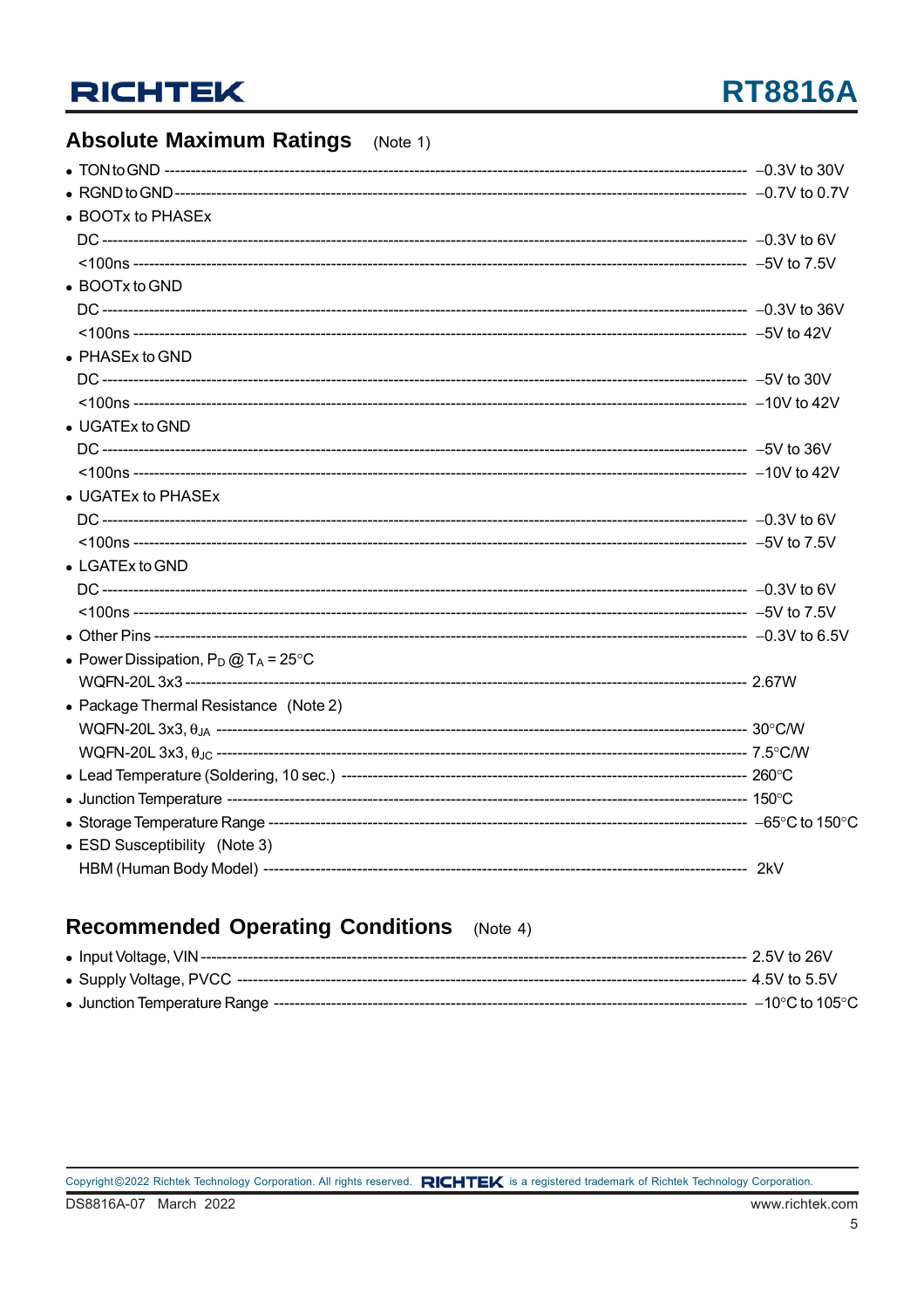

#### **Electrical Characteristics**

(V<sub>PVCC</sub> = 5V, typical values are referenced to T<sub>A</sub> = T<sub>J</sub> = 25°C, Min and Max values are referenced to T<sub>A</sub> = T<sub>J</sub> from −10°C to 105°C, unless other noted)

| <b>Parameter</b>                                                       |            | <b>Symbol</b>            | <b>Test Conditions</b>                                                              | Min                      | <b>Typ</b>               | Max                                 | <b>Unit</b> |
|------------------------------------------------------------------------|------------|--------------------------|-------------------------------------------------------------------------------------|--------------------------|--------------------------|-------------------------------------|-------------|
| <b>PWM Controller</b>                                                  |            |                          |                                                                                     |                          |                          |                                     |             |
| <b>PVCC Supply Voltage</b>                                             |            | V <sub>PVCC</sub>        |                                                                                     | 4.5                      | --                       | 5.5                                 | V           |
| <b>PVCC Supply Current</b>                                             |            | <b>I</b> SUPPLY          | V <sub>EN</sub> = 3.3V, 1phase DEM mode,<br>not switching, VREF external R =<br>40k |                          | 0.4                      | --                                  | mA          |
| <b>PVCC Shutdown Current</b>                                           |            | <b>I</b> SHDN            | $V_{EN} = 0V$                                                                       | --                       | $\overline{a}$           | 10                                  | μA          |
| <b>PVCC POR Threshold</b>                                              |            |                          |                                                                                     | 3.8                      | 4.1                      | 4.4                                 | V           |
| <b>POR Hysteresis</b>                                                  |            |                          |                                                                                     | --                       | 0.3                      | $-$                                 | V           |
| <b>Switching Frequency</b>                                             |            | fsw                      | $R_{TON}$ = 500k $\Omega$ (Note 5)                                                  | 270                      | 300                      | 330                                 | kHz         |
| Minimum On-Time                                                        |            | ton(MIN)                 |                                                                                     | $\overline{a}$           | 70                       | $\overline{\phantom{a}}$            | ns          |
| Minimum Off-Time                                                       |            | $to$ FF(MIN)             |                                                                                     | --                       | 300                      | $-$                                 | ns          |
| <b>EN Input Voltage</b>                                                |            |                          |                                                                                     |                          |                          |                                     |             |
|                                                                        | Logic-High | V <sub>EN_H</sub>        |                                                                                     | 1.2                      | $\overline{\phantom{a}}$ | 5.5                                 |             |
| <b>EN Input Voltage</b>                                                | Logic-Low  | V <sub>EN_L</sub>        |                                                                                     |                          |                          | 0.55                                | V           |
| <b>Mode Decision</b>                                                   |            |                          |                                                                                     |                          |                          |                                     |             |
| 2 Phase CCM                                                            |            | V <sub>PSI</sub>         |                                                                                     | 1.6                      | 1.8                      | 5.5                                 | V           |
| 2 Phase DEM                                                            |            | V <sub>PSI</sub>         |                                                                                     | 1.08                     | 1.2                      | 1.35                                | V           |
| 1 Phase CCM                                                            |            | V <sub>PSI</sub>         |                                                                                     | 0.7                      | 0.8                      | 0.88                                | $\vee$      |
| 1 Phase DEM                                                            |            | V <sub>PSI</sub>         |                                                                                     |                          | $\mathbf 0$              | 0.4                                 | $\vee$      |
| PWM-VID Input Voltage for 1.8V GPIO Setting                            |            |                          |                                                                                     |                          |                          |                                     |             |
| PWM-VID Input Voltage<br>Logic H                                       |            | VPWM-VID_H               |                                                                                     | 1.2                      | $\overline{\phantom{a}}$ | --                                  | V           |
| PWM-VID Input Voltage<br>Logic L                                       |            | VPWM-VID_L               |                                                                                     | --                       | $-\!$ $\!-$              | 0.6                                 | V           |
| PWM-VID Tri-state Voltage                                              |            | V <sub>PWM-VID_Tri</sub> |                                                                                     | 0.8                      | $\overline{\phantom{m}}$ | 1                                   | V           |
| <b>Protection Function</b>                                             |            |                          |                                                                                     |                          |                          |                                     |             |
| Zero Current Crossing<br>Threshold                                     |            |                          |                                                                                     | $-8$                     | --                       | 8                                   | mV          |
| <b>Current Limit Setting Current</b>                                   |            | <b>locsET</b>            | $T_A = T_J = 25$ °C                                                                 | 9                        | 10                       | 11                                  | μA          |
| <b>Current Limit Setting Current</b><br><b>Temperature Coefficient</b> |            | locset_tc                |                                                                                     | --                       | 4700                     | $\hspace{0.05cm}$ $\hspace{0.05cm}$ | ppm/°C      |
| <b>Current Limit Threshold</b>                                         |            |                          | $R$ <sub>OCSET</sub> = 120 $k$                                                      | $\overline{\phantom{a}}$ | 100                      | $\overline{\phantom{a}}$            | mV          |
| Absolute Over-Voltage<br><b>Protection Threshold</b>                   |            | VOVP, Absolute           | $V_{REFIN} \leq 1.33V$                                                              |                          | $\overline{2}$           | 2.1                                 | V           |
| Relative Over-Voltage<br><b>Protection Threshold</b>                   |            | VOVP, Relative           | $V_{REFIN}$ > 1.33V                                                                 | 145                      | 150                      | 155                                 | %           |
| OV Fault Delay                                                         |            |                          | FB forced above OV threshold                                                        | $\overline{\phantom{a}}$ | 5                        | $\overline{\phantom{a}}$            | $\mu$ S     |
| Relative Under-Voltage<br><b>Protection Threshold</b>                  |            | VUVP                     | <b>UVP</b>                                                                          | 35                       | 40                       | 45                                  | %           |
| <b>UV Fault Delay</b>                                                  |            |                          | FB forced above UV threshold<br>$\overline{\phantom{a}}$                            |                          | 3                        | $\hspace{0.05cm}$ $\hspace{0.05cm}$ | $\mu$ S     |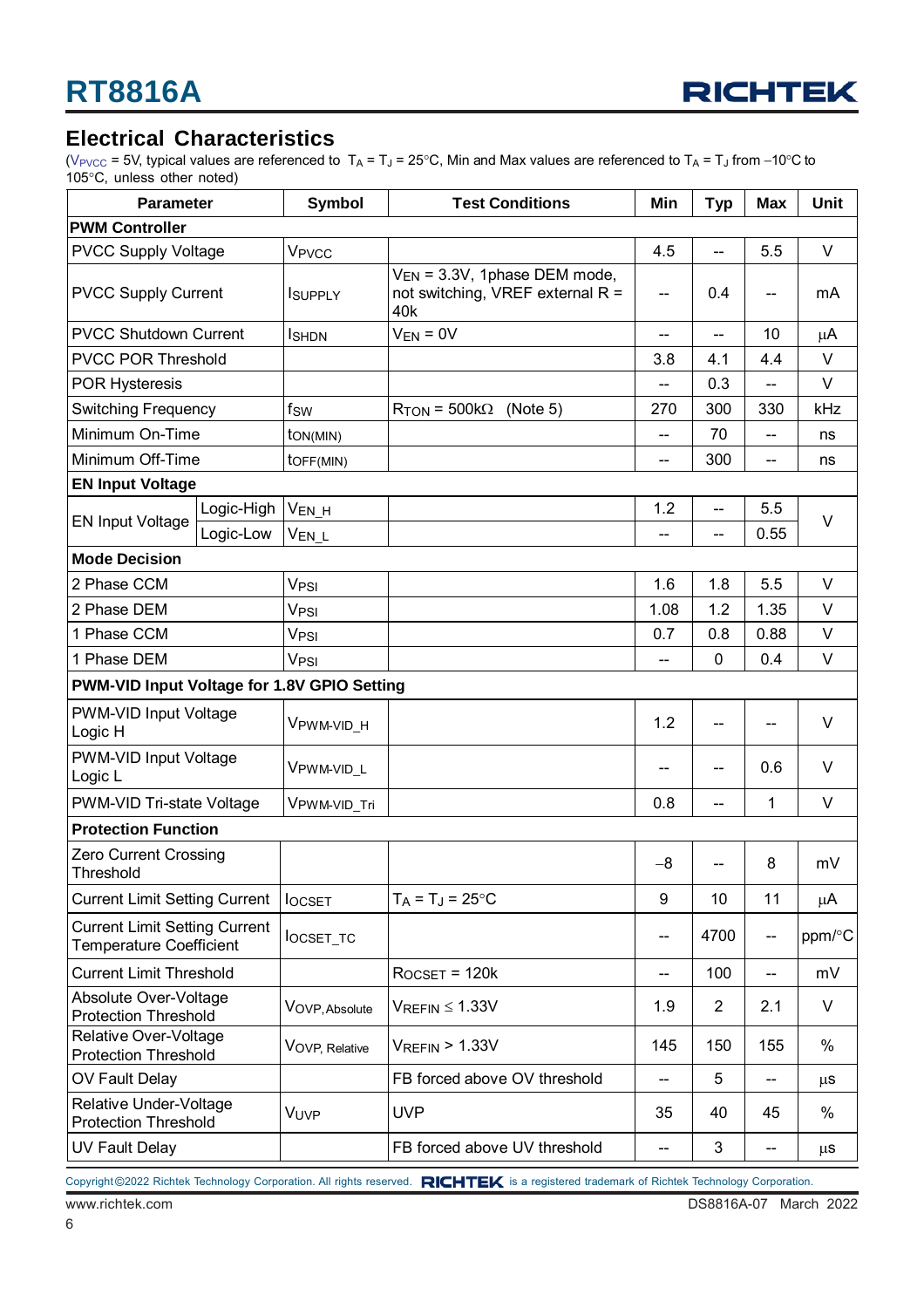| <b>Parameter</b>                                   | Symbol            | <b>Test Conditions</b>                                             | Min   | <b>Typ</b>     | Max               | <b>Unit</b>     |
|----------------------------------------------------|-------------------|--------------------------------------------------------------------|-------|----------------|-------------------|-----------------|
| <b>Thermal Shutdown Threshold</b>                  | T <sub>SD</sub>   |                                                                    |       | 150            | $-$               | $\rm ^{\circ}C$ |
| <b>VOUT Soft-Start</b><br>(PGOOD Blanking Time)    |                   | From $V_{EN}$ = high to VOUT regulation<br>point, $V_{REFIN} = 1V$ |       | 0.5            |                   | ms              |
| <b>Error Amplifier</b>                             |                   |                                                                    |       |                |                   |                 |
| <b>VSNS Error Comparator</b><br>Threshold (Valley) |                   | $V_{REFIN} = 1V$                                                   | $-11$ | $-6$           | $-1$              | mV              |
| <b>Reference</b>                                   |                   |                                                                    |       |                |                   |                 |
| Reference Voltage                                  | <b>VVRFF</b>      | Sourcing current = 1mA, VID no<br>switching                        | 1.98  | $\overline{2}$ | 2.02              | $\vee$          |
| <b>Driver On-Resistance</b>                        |                   |                                                                    |       |                |                   |                 |
| <b>UGATE Driver Source</b>                         | <b>RUGATEST</b>   | BOOTx - PHASEx forced to 5V                                        |       | $\overline{2}$ | 4                 | Ω               |
| <b>UGATE Driver Sink</b>                           | RUGATESK          | BOOTx - PHASEx forced to 5V                                        |       | 1              | $\overline{2}$    | Ω               |
| <b>LGATE Driver Source</b>                         | RLGATEST          | LGATEx, high state                                                 |       | 1.5            | 3                 | Ω               |
| <b>LGATE Driver Sink</b>                           | <b>RI</b> GATESK  | LGATEx, low state                                                  |       | 0.7            | 1.5               | Ω               |
| Dead-Time                                          |                   | From LGATE falling to UGATE rising                                 | $-$   | 30             | $\qquad \qquad -$ |                 |
|                                                    |                   | From UGATE falling to LGATE rising                                 | --    | 20             | --                | ns              |
| Internal Boost Diode<br>Resistance                 | R <sub>BOOT</sub> | PVCC to BOOTx, $I_{\text{BOOT}} = 10 \text{mA}$                    |       | 80             |                   | Ω               |

**Note 1.** Stresses beyond those listed under "Absolute Maximum Ratings" may cause permanent damage to the device. These are stress ratings only, and functional operation of the device at these or any other conditions beyond those indicated in the operational sections of the specifications is not implied. Exposure to absolute maximum rating conditions may affect device reliability.

- **Note 2.**  $\theta_{JA}$  is measured under natural convection (still air) at  $T_A = 25^\circ$ C with the component mounted on a high effectivethermal-conductivity four-layer test board on a JEDEC 51-7 thermal measurement standard.  $θ_{JC}$  is measured at the exposed pad of the package.
- **Note 3.** Devices are ESD sensitive. Handling precautions are recommended.
- **Note 4.** The device is not guaranteed to function outside its operating conditions.
- **Note 5.** Not production tested. Test condition is  $V_{\text{IN}} = 8V$ ,  $V_{\text{OUT}} = 1V$ ,  $I_{\text{OUT}} = 20A$  using application circuit.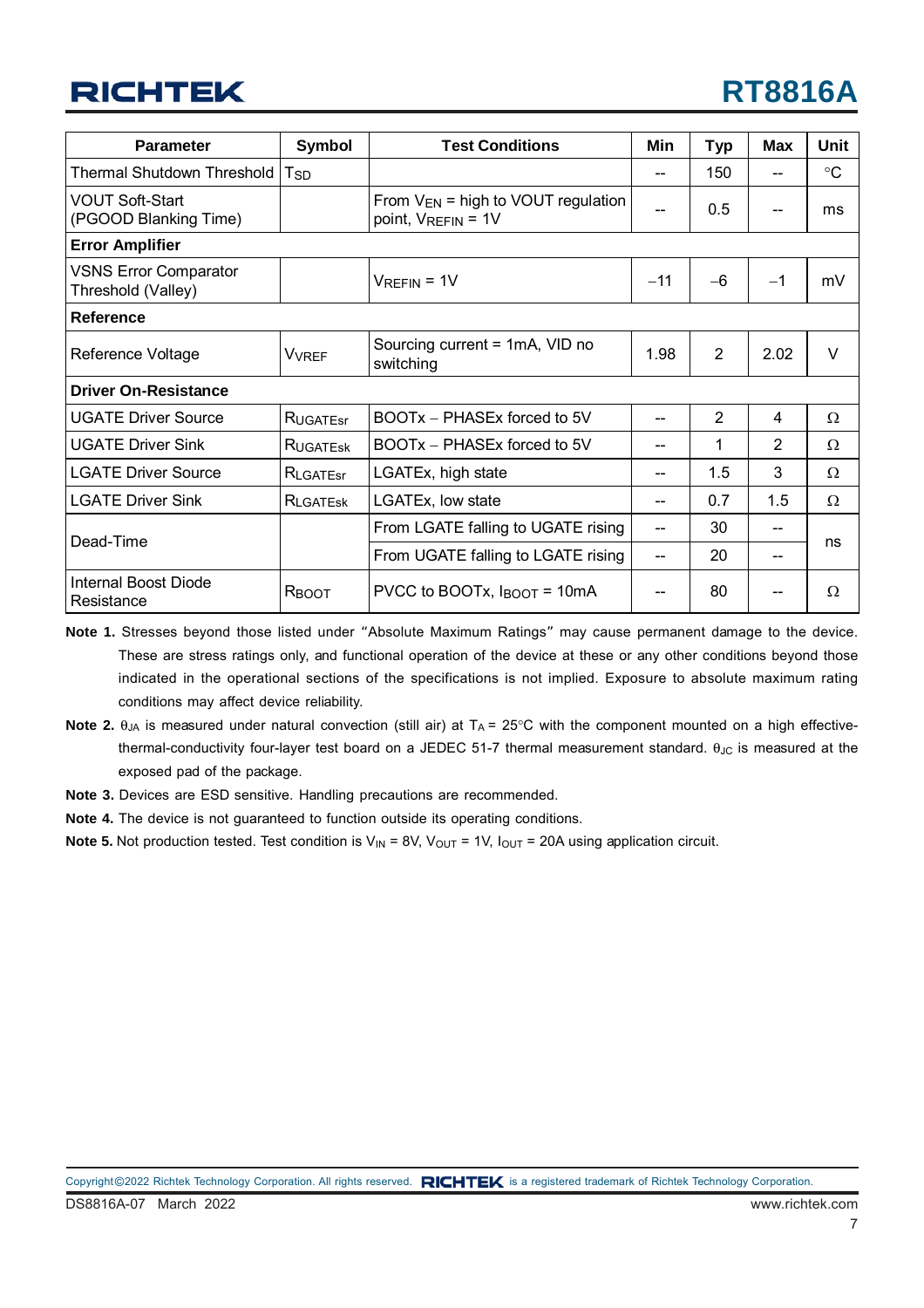

### **Typical Application Circuit**



Figure 1. 2 Active Phase Configuration



Figure 2. 1 Active Phase Configuration

www.richtek.com DS8816A-07 March 2022 Copyright @2022 Richtek Technology Corporation. All rights reserved. RICHTEK is a registered trademark of Richtek Technology Corporation.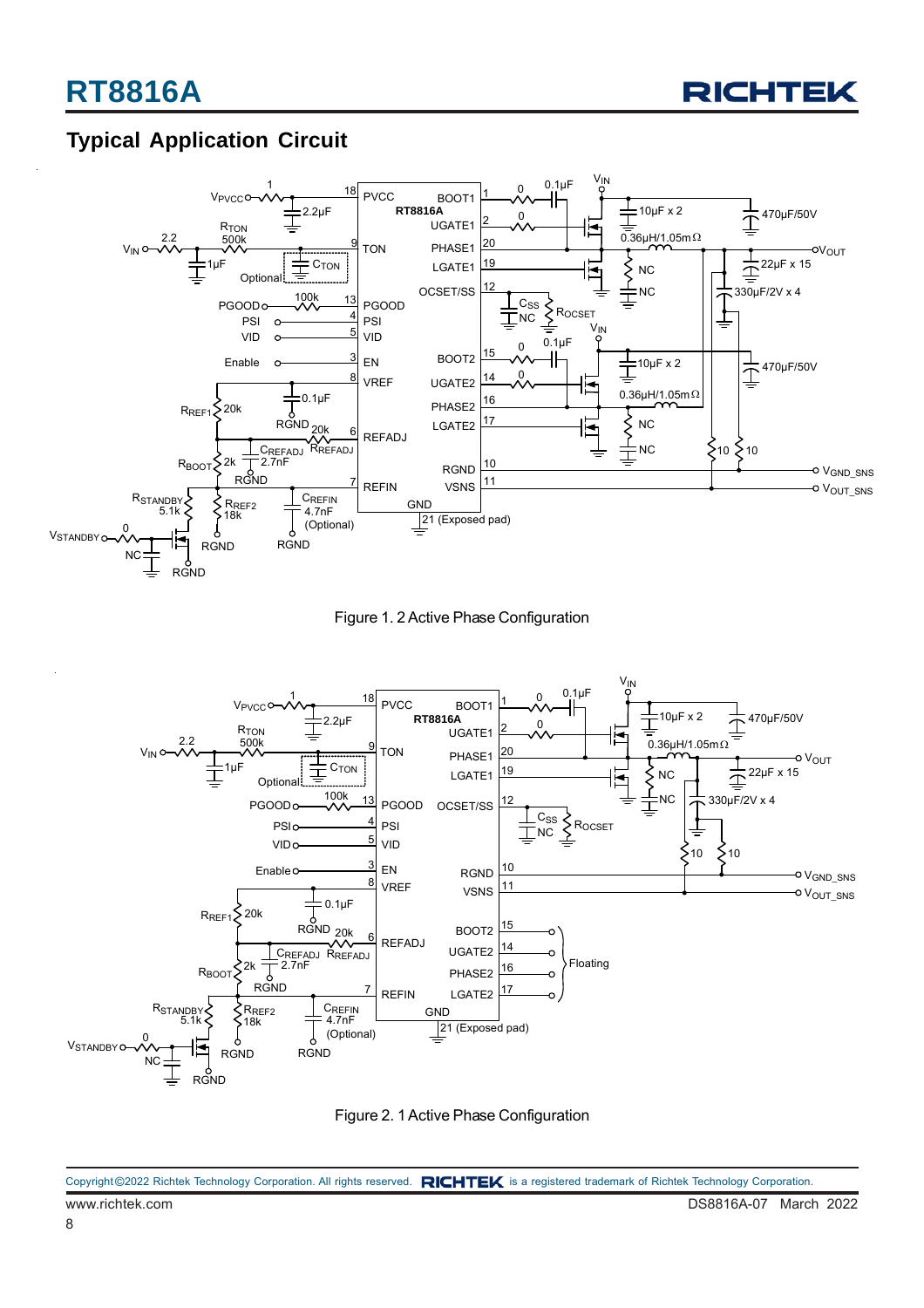### **Typical Operating Characteristics**















2.010





DS8816A-07 March 2022 www.richtek.com Copyright ©2022 Richtek Technology Corporation. All rights reserved. RICHTEK is a registered trademark of Richtek Technology Corporation.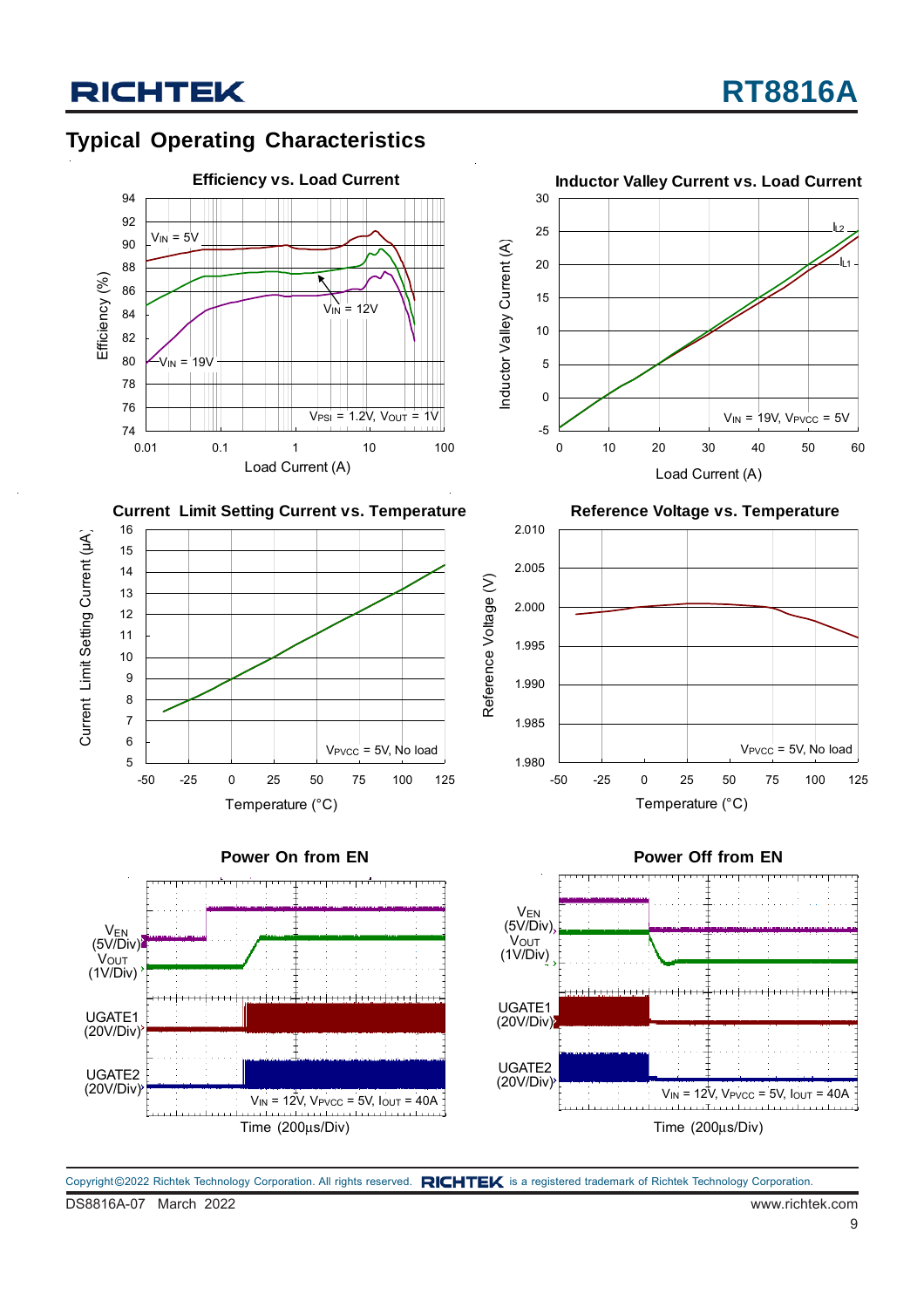## **RT8816A**







**Dynamic Output Voltage Control** Time (50μs/Div) UGATE1 (20V/Div)  $\frac{1}{2}$ VREFIN = 0.6V to 1.2V,  $I_{\text{OUT}} = 40$ A UGATE2 (20V/Div) **VOUT** (600mV/Div) **VREFIN** (600mV/Div) VREFIN **V**OUT



**Dynamic Output Voltage Control**



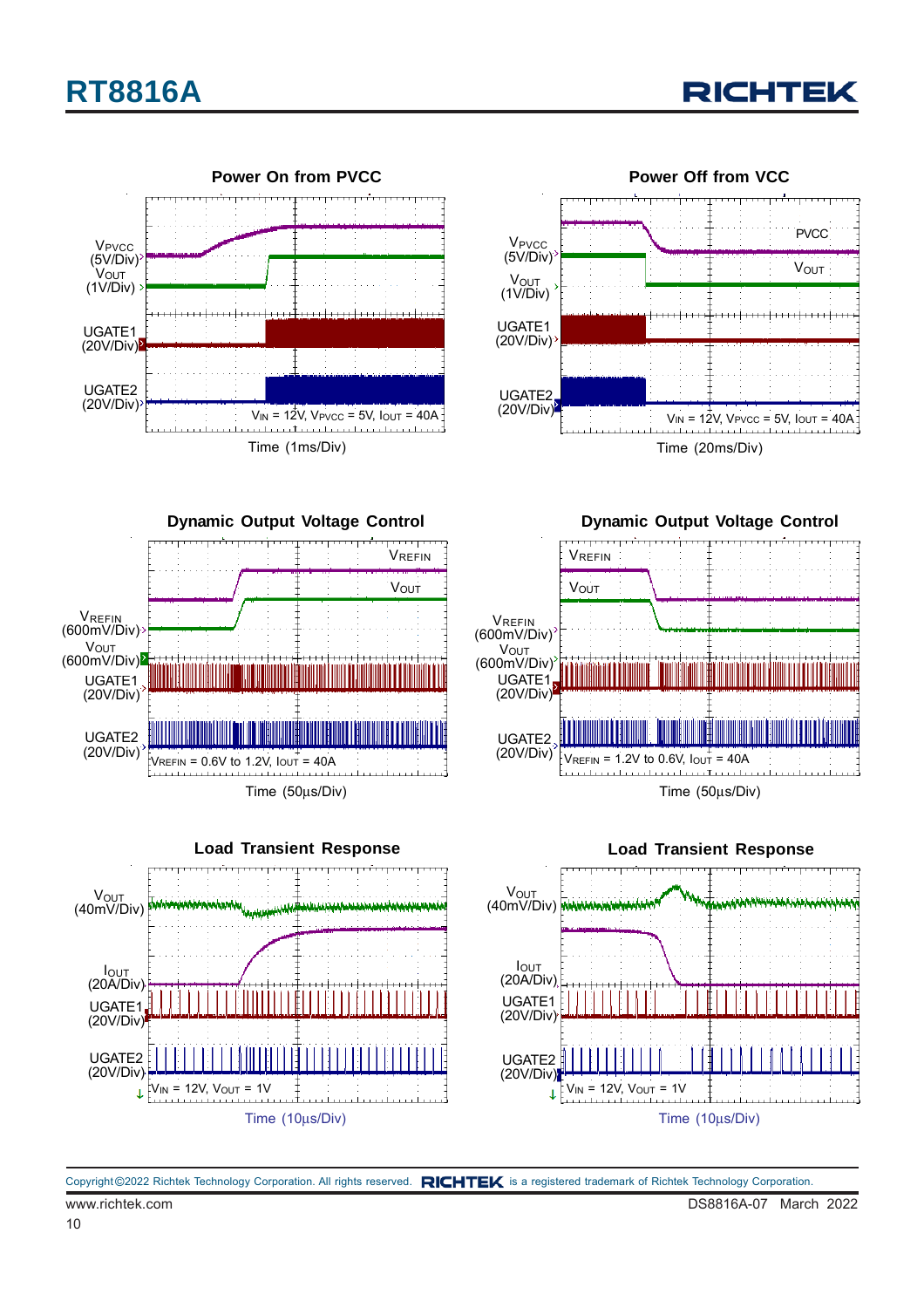

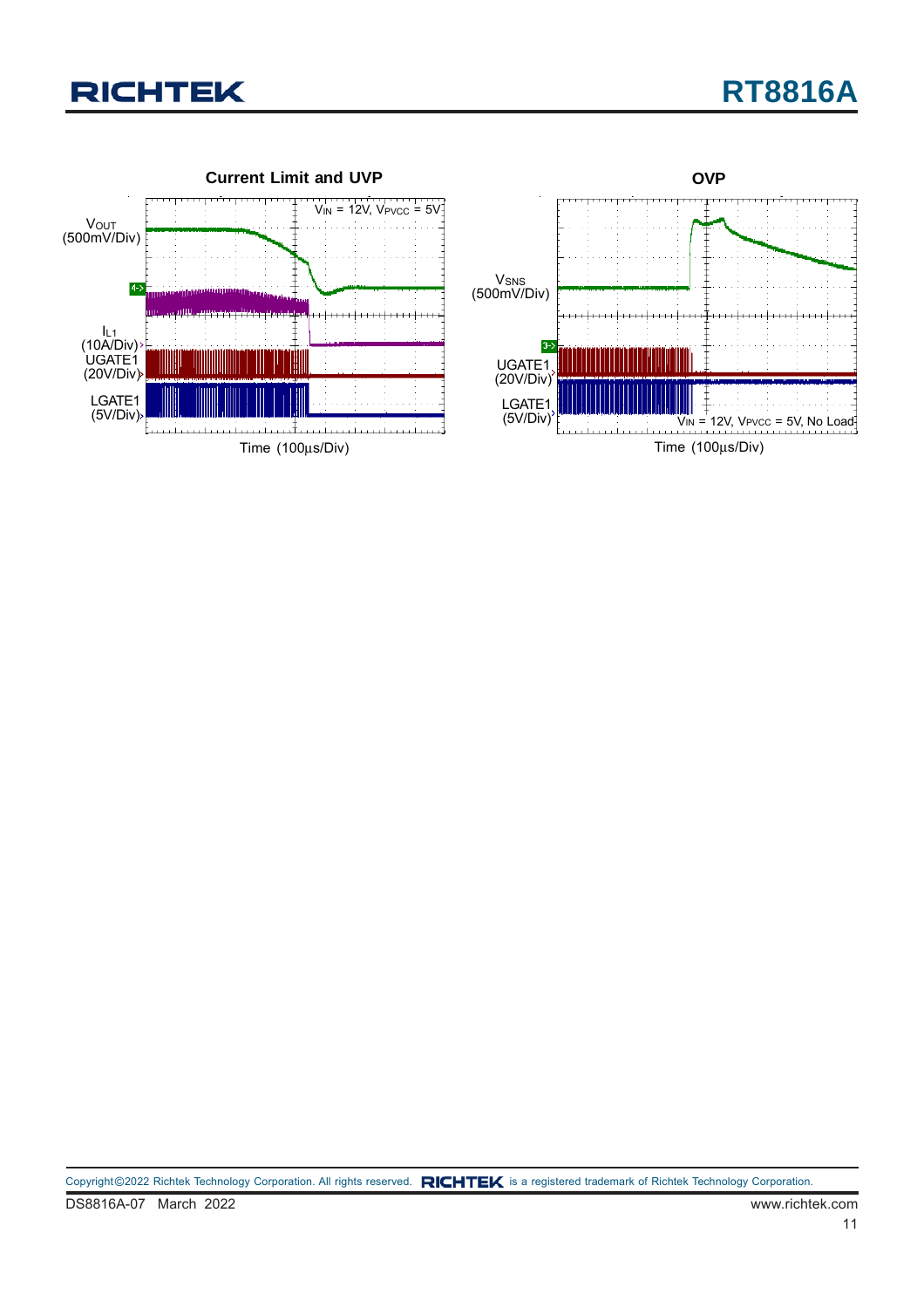

### **Application Information**

The RT8816A is a dual-phase synchronous Buck PWM controller with integrated drivers which is optimized for high performance graphic microprocessor and computer applications. A COT (Constant-On-Time) PWM controller and two MOSFET drivers with internal bootstrap diodes are integrated so that the external circuit can be easily designed and the number of component is reduced.

The topology solves the poor load transient response timing problems of fixed-frequency mode PWM and avoids the problems caused by widely varying switching frequencies in conventional constant on-time and constant off-time PWM schemes. The IC supports dynamic mode transition function with various operating states, which include single phase with CCM, dual-phase with CCM, single phase with diode emulation mode and dual-phase with diode emulation mode operation. These different operating states make the system efficiency as high as possible.

The RT8816A provides a PWM-VID dynamic control operation in which the feedback voltage is regulated and tracks external input reference voltage. It also features complete fault protection functions including over voltage, under voltage and current limit.

#### **Remote Sense**

The RT8816A uses the remote sense path (VSNS and RGND) to overcome voltage drops in the power lines by sensing the voltage directly at the end of GPU. Normally, to protect remote sense path disconnecting, there are two resistors (R<sub>Local</sub>) connecting between local sense path and remote sense path. That is, in application with remote sense, the R<sub>Local</sub> is recommended to be 10 $\Omega$  to 100 $\Omega$ . If no need of remote sense, the R<sub>Local</sub> is recommended to be 0Ω.



Figure 3. Output Voltage Sensing

#### **PWM Operation**

The RT8816A integrates a Constant-On-Time (COT) PWM controller, and the controller provides the PWM signal which relies on the output ripple voltage comparing with internal reference voltage as shown in Figure 4. Referring to the function block diagram of TON Genx, the synchronous UGATE driver is turned on at the beginning of each cycle. After the internal one-shot timer expires, the UGATE driver is turned off. The pulse width of this one-shot is determined by the converter input voltage and the output voltage to keep the frequency fairly constant over the input voltage and output voltage range. Another one-shot sets a minimum off-time.



Figure 4. Constant On-Time PWM Control

#### **On-Time Control**

The on-time one-shot comparator has two inputs. One input monitors the output voltage, while the other input samples the input voltage and converts it to a current. This input voltage proportional current is used to charge an internal on-time capacitor. The on-time is the time required for the voltage on this capacitor to charge from zero volts to  $V_{\text{OUT}}$ , thereby making the on-time of the highside switch directly proportional to output voltage and inversely proportional to input voltage. The implementation results in a nearly constant switching frequency without the need for a clock generator.

$$
T_{\text{ON}} = \frac{2 \times V_{\text{OUT}} \times 3.2p}{V_{\text{IN}} - 0.5} \times R_{\text{TON}}
$$

and then the switching frequency  $F_S$  is :

$$
F_S = V_{OUT} / (V_{IN} \times T_{ON})
$$

 $R_{TON}$  is a resistor connected from the  $V_{IN}$  to TON pin.

The recommended operation frequency range is from 250kHz to 750kHz.

|  |  | Copyright ©2022 Richtek Technology Corporation. All rights reserved. RICHTEK is a registered trademark of Richtek Technology Corporation. |  |
|--|--|-------------------------------------------------------------------------------------------------------------------------------------------|--|
|  |  |                                                                                                                                           |  |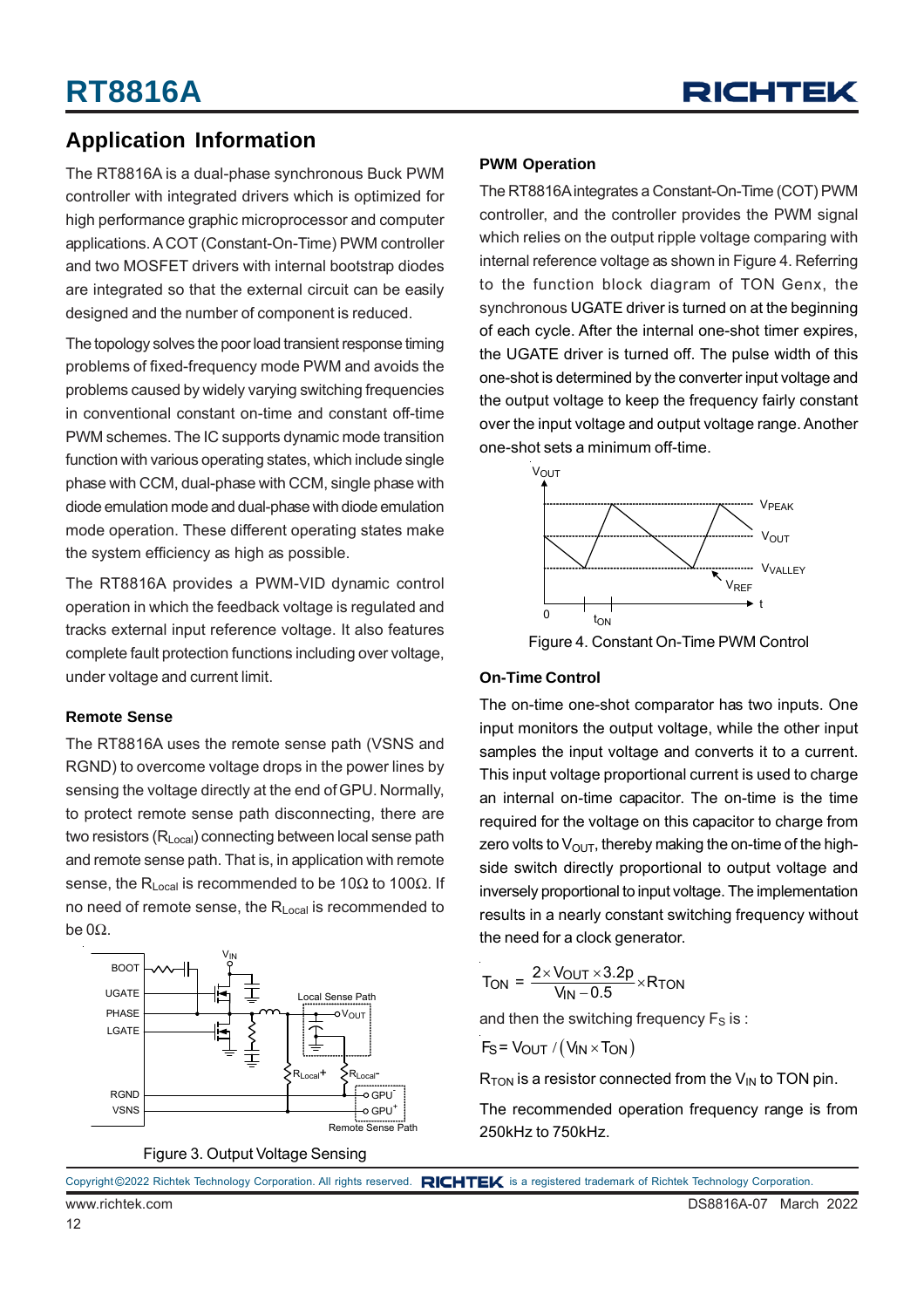## **RT8816A**

#### **Active Phase Circuit Setting**

The RT8816A can be set for 2 phase or 1 phase operation by hardware circuit. When set to 1 phase operation, UGATE2, BOOT2, PHASE2, LGATE2 pins are floating, and the voltage of PSI pin must be set to the 1 phase operation threshold. Refer to Table 1 for detail.

#### **Mode Selection**

The RT8816A can operate into 2 phases with forced CCM, 1 phase with forced CCM, 1 phase with DEM and 2 phases with DEM according to PSI voltage setting. If PSI voltage is pulled below 0.4V, the controller operates into 1 phase with DEM. In DEM operation, the RT8816A automatically reduces the operation frequency at light load condition for saving power loss. If PSI voltage is pulled between 0.7V to 0.88V, the controller switches operation into 1 phase with forced CCM. If PSI voltage is pulled between 1.08V to 1.35V, the controller switches operation into 2 phase with DEM. If PSI voltage is pulled between 1.6V to 5.5V, the controller switches operation into 2 phase with forced CCM. The operation mode is summarized in Table 1. Moreover, the PSI pin is valid after POR of VR.

| .                             |                            |  |  |  |  |  |
|-------------------------------|----------------------------|--|--|--|--|--|
| <b>Operation Phase Number</b> | <b>PSI Voltage Setting</b> |  |  |  |  |  |
| 1phase with DEM               | $0V$ to $0.4V$             |  |  |  |  |  |
| 1phase with CCM               | 0.7V to 0.88V              |  |  |  |  |  |
| 2phase with DEM               | 1.08V to 1.35V             |  |  |  |  |  |
| 2phase with CCM               | 1.6V to 5.5V               |  |  |  |  |  |

**Table 1**

#### **Diode-Emulation Mode**

In diode-emulation mode, the RT8816A automatically reduces switching frequency at light-load condition to maintain high efficiency. As the output current decreases from heavy-load condition, the inductor current is also reduced, and eventually comes to the point that its valley touches zero current, which is the boundary between continuous conduction and discontinuous conduction modes. By emulating the behavior of diodes, the low side MOSFET allows only partial of negative current when the inductor freewheeling current reaches negative value. As the load current is further decreased, it takes a longer

time to discharge the output capacitor to the level that requires the next "ON" cycle. In reverse, when the output current increases from light load to heavy load, the switching frequency increases to the preset value as the inductor current reaches the continuous conduction condition. The transition load point to the light load operation is shown in Figure 5 and can be calculated as follows:

 $I_{\text{LOAD(SKIP)}} \approx \frac{(V_{\text{IN}} - V_{\text{OUT}})}{2L} \times \text{ton}$ where  $t_{ON}$  is on-time.



Figure 5. Boundary Condition of CCM/DEM

The switching waveforms may be noisy and asynchronous in light loading diode-emulation operation condition, but this is a normal operating condition that results in high light-load efficiency. Trade-off in DEM noise vs. light-load efficiency is made by varying the inductor value. Generally, low inductor values produce a broad high efficiency range vs. load curve, while higher values result in higher full load efficiency (assuming that the coil resistance remains fixed) and less output voltage ripple. The disadvantages for using higher inductor values include larger physical size and degraded load-transient response (especially at low input voltage levels).

#### **Forced-CCM Mode**

The low noise, forced-CCM mode disables the zerocrossing comparator, which controls the low-side switch on-time. This causes the low-side gate drive waveform to be the complement of the high-side gate drive waveform. This in turn causes the inductor current to reverse at light loads as the PWM loop to maintain a duty ratio  $V_{\text{OUT}}/V_{\text{IN}}$ . The benefit of forced-CCM mode is to keep the switching frequency fairly constant.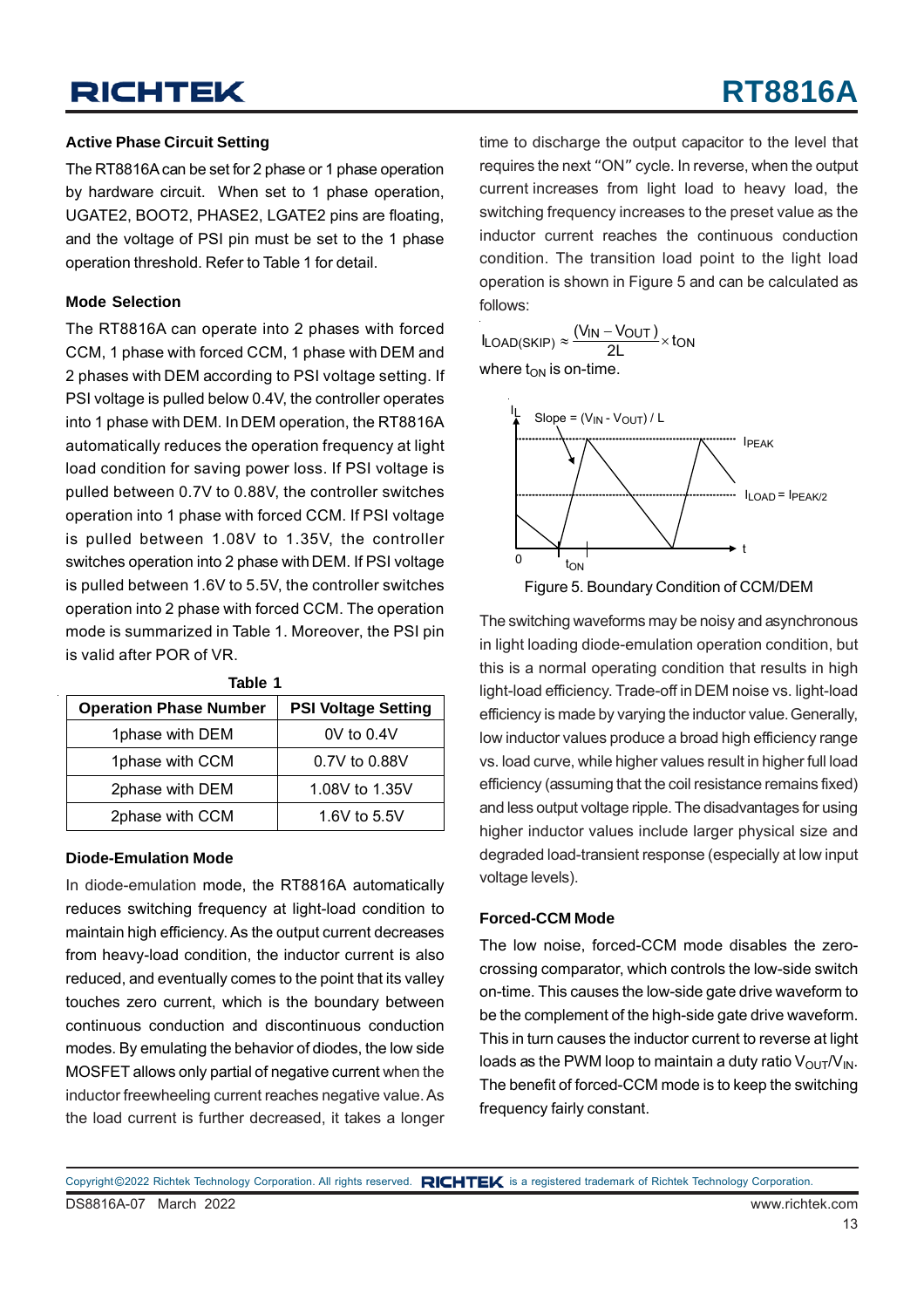## **RT8816A**

#### **Enable and Disable**

The EN pin is a high impedance input that allows power sequencing between the controller bias voltage and another voltage rail. The RT8816A remains in shutdown if the EN pin is lower than 550mV. When the EN voltage rises above the 1.2V high level threshold, the RT8816A begins a new initialization and soft-start cycle.

#### **Power On Reset (POR), UVLO**

Power On Reset (POR) occurs when V<sub>PVCC</sub> rises above approximately 4.1V (typical), the RT8816A resets the fault latch circuit and prepare for PWM operation. When the V<sub>PVCC</sub> is lower than 3.8V (typical), the Under Voltage Lockout (UVLO) circuitry inhibits switching by keeping UGATE and LGATE low.

#### **Soft-Start**

The RT8816A provides internal soft-start function and external soft-start function. The soft-start function is used to prevent large inrush current and output voltage overshoot while the converter is being powered up. The soft-start function automatically begins once the chip is enabled. There is a delay time around 200us from EN goes high to  $V<sub>OUT</sub>$  begins to ramp-up.

If external capacitor from OCSET/SS pin to GND is removed, the internal soft-start function is chosen. An internal current source charges the internal soft-start capacitor so that the internal soft-start voltage ramps up linearly. The output voltage will track the internal soft-start voltage during the soft-start interval. After the internal soft- start voltage exceeds the REFIN voltage, the output voltage no longer tracks the internal softstart voltage but follows the REFIN voltage. Therefore, the duty cycle of the UGATE signal as well as the input current at power up are limited.

The soft-start process is finished when the internal SSOK goes high and protection is not triggered. Figure 6 shows the internal soft-start sequence.



**RICHTEI** 

Figure 6. Internal Soft-Start Sequence

The RT8816A also provides external soft-start function, and the external soft-start sequence is shown in Figure 7, connecting an additional capacitor from OCSET/SS pin to GND. The external capacitor is charged by internal current source to build soft-start voltage ramp. If external soft-start function is chosen, the external soft-start time should be set longer than internal soft-start time to avoid output voltage tracking the internal soft-start ramp. The external soft-start time setting is shown in Figure 8 and the recommended external soft-start slew rate is from 0.1V/ms to 0.4V/ms.



Copyright ©2022 Richtek Technology Corporation. All rights reserved. RICHTEK is a registered trademark of Richtek Technology Corporation.

14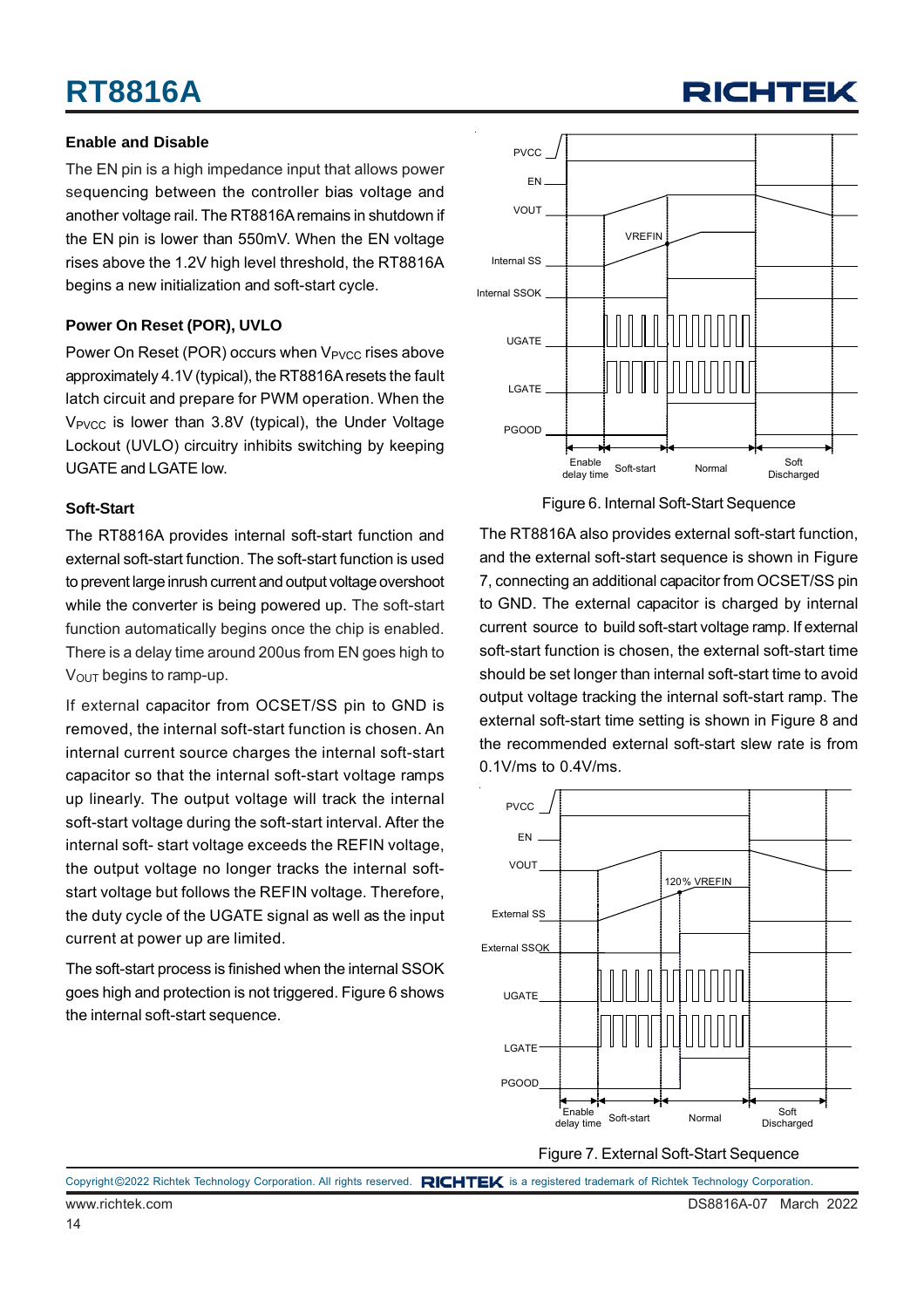The soft-start time can be calculated as:

$$
t_{SS} = -(C_{SS} \times R_{OCSET}) \times \ln\left[1 - \left(\frac{V_{REFIN}}{I_{SS} \times R_{OCSET}}\right)\right]
$$

where  $I_{SS} = 50\mu A$  (typ.),  $V_{REFIN}$  is the voltage of REFIN pin,  $R_{OCSET}$  is the current limit setting resistor, and  $C_{SS}$  is the external capacitor placed from OCSET/SS pin to GND.



Figure 8. External Soft-Start Time Setting

#### **Power Good Output (PGOOD)**

The PGOOD pin is an open-drain output, and it requires a pull-up resistor. During soft-start, the PGOOD is held low and is allowed to be pulled high after  $V_{\text{OUT}}$  goes over UVP threshold and under OVP threshold. In addition, if any protection is triggered during operation, the PGOOD is pulled low immediately.

#### **PWM VID and Dynamic Output Voltage Control**

The RT8816A features a PWM VID input for dynamic output voltage control as shown in Figure 9, which reduces the number of device pin and enables a wide dynamic voltage range. The output voltage is determined by the applied voltage on the REFIN pin. The PWM duty cycle determines the variable output voltage at REFIN.



Figure 9. PWM VID Analog Circuit Diagram

With the external circuit and VID control signal, the controller provides three operation modes shown as Figure 10.



Figure 10. PWM VID Time Diagram

#### **Boot Mode**

VID is not driven, and the buffer output is tri-state. At this time, turn off the switch Q1 and connect a resistor divider as shown in Figure 9 that can set the REFIN voltage to be  $V_{\text{BOOT}}$  as the following equation :

$$
V_{\text{BOOT}} = V_{\text{VREF}} \times \left(\frac{R_{\text{REF2}}}{R_{\text{REF1}} + R_{\text{REF2}} + R_{\text{BOOT}}}\right)
$$

where 
$$
V_{VREF} = 2V
$$
 (typ.)

Choose R<sub>REF2</sub> to be approximately 10k $\Omega$ , and the R<sub>REF1</sub> and  $R_{\text{BOOT}}$  can be calculated by the following equations :

$$
R_{REF1} + R_{BOOT} = \frac{R_{REF2} \times (V_{VREF} - V_{BOOT})}{V_{BOOT}}
$$
  

$$
R_{REF1} = \frac{R_{REF2} \times (V_{VREF} - V_{BOOT})}{V_{BOOT}} - R_{BOOT}
$$
  

$$
R_{BOOT} = \frac{R_{REF2} \times (V_{VREF} - V_{BOOT})}{V_{BOOT}} - R_{REF1}
$$

#### **Standby Mode**

An external control can provide a very low voltage to meet  $V_{\text{OUT}}$  operating in standby mode. If the VID pin is floating and switch Q1 is enabled as shown in Figure 9, the REFIN pin can be set for standby voltage according to the calculation below :

Vstandby = Vvref

 REF2 STANDBY  $\times \frac{\textsf{R}_\textsf{REF2} \textit{ // R}_\textsf{STANDBY}}{\textsf{R}_\textsf{REF1} + \textsf{R}_\textsf{BOOT} + (\textsf{R}_\textsf{REF2} \textit{ // R}_\textsf{STANDBY})}$ 

By choosing  $R_{REF1}$ ,  $R_{REF2}$ , and  $R_{BOOT}$ , the  $R_{STANDBY}$  can be calculated by the following equation :

|                       |  | Copyright ©2022 Richtek Technology Corporation. All rights reserved. RICHTEK is a registered trademark of Richtek Technology Corporation. |                 |  |
|-----------------------|--|-------------------------------------------------------------------------------------------------------------------------------------------|-----------------|--|
| DS8816A-07 March 2022 |  |                                                                                                                                           | www.richtek.com |  |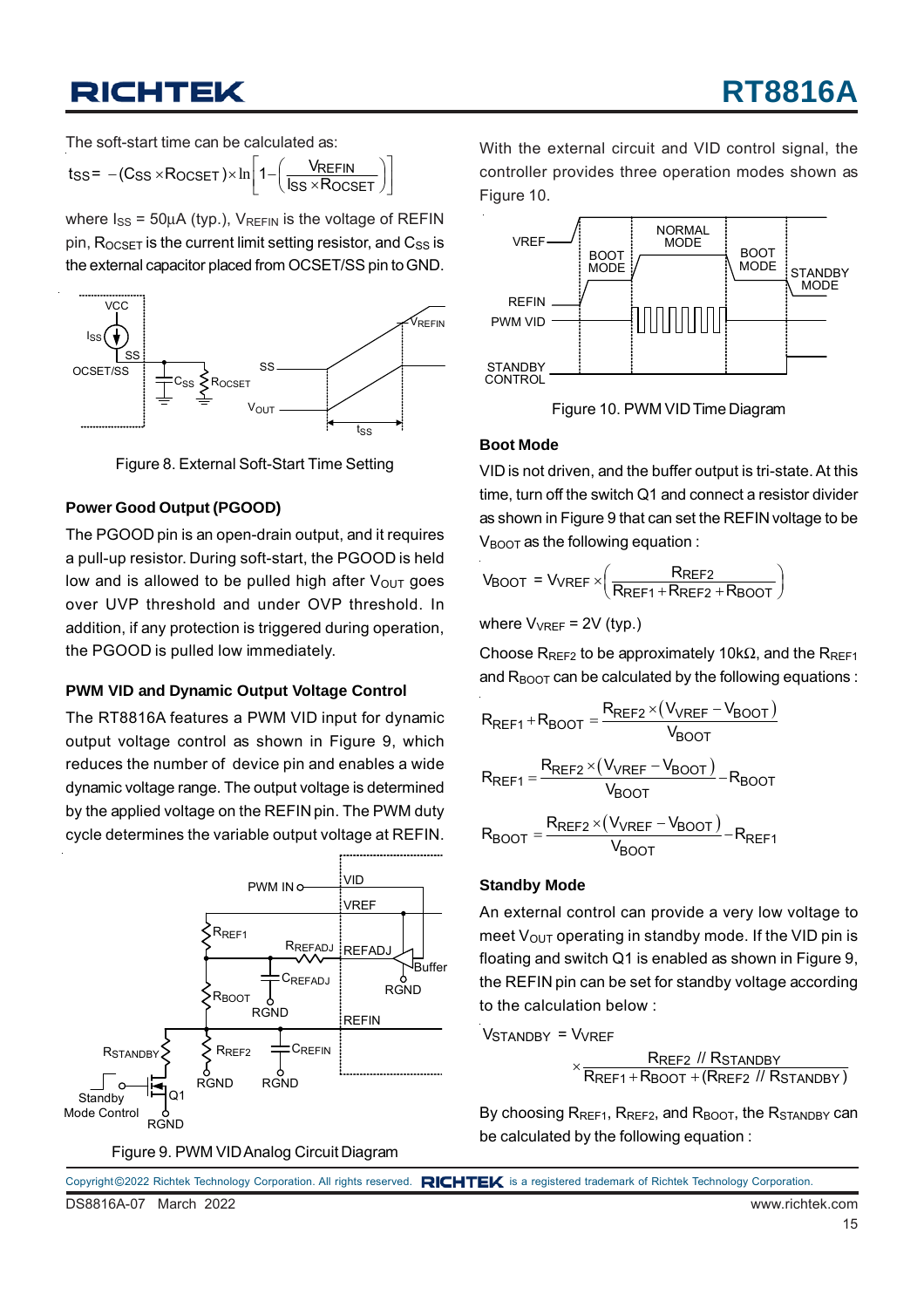## **RT8816A**

#### R<sub>STANDBY</sub> =

 $(R_{\mathsf{REF1}}+R_{\mathsf{BOOT}})$  $(R_{\mathsf{REF1}} + R_{\mathsf{REF2}} + R_{\mathsf{BOOT}})$ REF2 <sup>X</sup> (LREF1 <sup>+ R</sup>BOOT )<sup>X</sup> VSTANDBY REF2 <sup>X V</sup>VREF <sup>— V</sup>STANDBY <sup>X</sup> (**KREF1 † KREF2 † KBOOT**  $R_{\sf{RFF2}} \times (R_{\sf{RFF1}} + R_{\sf{BNOT}}) \times V_{\sf{S}}$  $R_{\sf{REF2}} \times V_{\sf{VREF}} - V_{\sf{STANDRY}} \times (R_{\sf{REF1}} + R_{\sf{REF2}} + R_{\sf{SFF3}})$  $\times$ (R<sub>RFF1</sub>+R<sub>BOOT</sub>) $\times$  $\times$   $V_{\text{VREF}}$  –  $V_{\text{STANNBY}}$   $\times$   $(R_{\text{RFF1}}$  +  $R_{\text{REF2}}$  +

#### **Normal Mode**

If the VID pin is driven by a PWM signal and switch Q1 is disabled as shown in Figure 9, the  $V_{REFIN}$  can be adjusted from  $V_{min}$  to  $V_{max}$ , where  $V_{min}$  is the voltage at zero percent PWM duty cycle and  $V_{\text{max}}$  is the voltage at one hundred percent PWM duty cycle. The  $V_{min}$  and  $V_{max}$  can be set by the following equations :

$$
V_{min} = V_{VREF} \times \frac{R_{REF2}}{R_{REF2} + R_{BOOT}}
$$

$$
\times \frac{R_{REFADJ} \text{ // (R_{BOOT} + R_{REF2})}}{R_{REF1} + [R_{REFADJ} \text{ // (R_{BOOT} + R_{REF2})}]}
$$

 $V_{\text{max}}$  =  $V_{\text{VREF}} \times \frac{R_{\text{REF2}}}{(R_{\text{REF1}} \text{ // } R_{\text{REFADJ}}) + R_{\text{BOOT}} + R_{\text{REF2}}}$ 

By choosing  $R_{REF1}$ ,  $R_{REF2}$ , and  $R_{BOOT}$ , the  $R_{REFADJ}$  can be calculated by the following equation :

$$
R_{REFADJ} = \frac{R_{REF1} \times V_{min}}{V_{max} - V_{min}}
$$

The relationship between VID duty and  $V_{RFFIN}$  is shown in Figure 11, and  $V_{\text{OUT}}$  can be set according to the calculation below :

$$
V_{OUT} = V_{min} + N \times V_{STEP}
$$

where  $V_{\text{STEP}}$  is the resolution of each voltage step 1 :

$$
V_{STEP} = \frac{(V_{max} - V_{min})}{N_{max}}
$$

where Nmax is the number of total available voltage steps and N is the number of step at a specific  $V_{\text{OUT}}$ . The dynamic voltage VID period ( $T_{vid} = T_u \times N_{max}$ ) is determined by the unit pulse width  $(T_u)$  and the available step number ( $N_{max}$ ). The recommended  $T_u$  is 27ns.



Figure 11. PWM VID Analog Output

#### **VID Slew Rate Control**

In the RT8816A, the  $V_{RFFIN}$  slew rate is proportional to PWM VID duty, the rising time and falling time are the same. In normal mode, the  $V_{REFIN}$  slew rate SR can be estimated by  $C_{REFADJ}$  or  $C_{REFIN}$  as the following equation :

When choose CREFADJ:

$$
SR = \frac{(V_{REFIN\_Final} - V_{REFIN\_initial}) \times 80\%}{2.2R_{SR}C_{REFADJ}}
$$
  
R<sub>SR</sub> = [(R<sub>REF1</sub> // R<sub>REFADJ</sub>)] // (R<sub>BOOT</sub> +R<sub>REF2</sub>)

When choose CREEIN:

$$
SR = \frac{(VREFIN\_Final - VREFIN\_initial) \times 80\%}{2.2R_{SR}CREFIN}
$$

$$
R_{SR} = \left[ \left( RREF1 \; // \; RREFADJ \right) + RBOOT \right] / / \; RREF2
$$

The recommended SR is estimated by CREFADJ.

#### **Current Limit**

The RT8816A provides cycle-by-cycle current limit control by detecting the PHASE voltage drop across the low-side MOSFET when it is turned on. The current limit circuit employs a unique "valley" current sensing algorithm as shown in Figure 12. If the magnitude of the current sense signal at PHASE is above the current limit threshold, the PWM is not allowed to initiate a new cycle.

In order to provide both good accuracy and a cost effective solution, the RT8816A supports temperature compensated MOSFET R<sub>DS(ON)</sub> sensing.



Copyright ©2022 Richtek Technology Corporation. All rights reserved. RICHTEK is a registered trademark of Richtek Technology Corporation.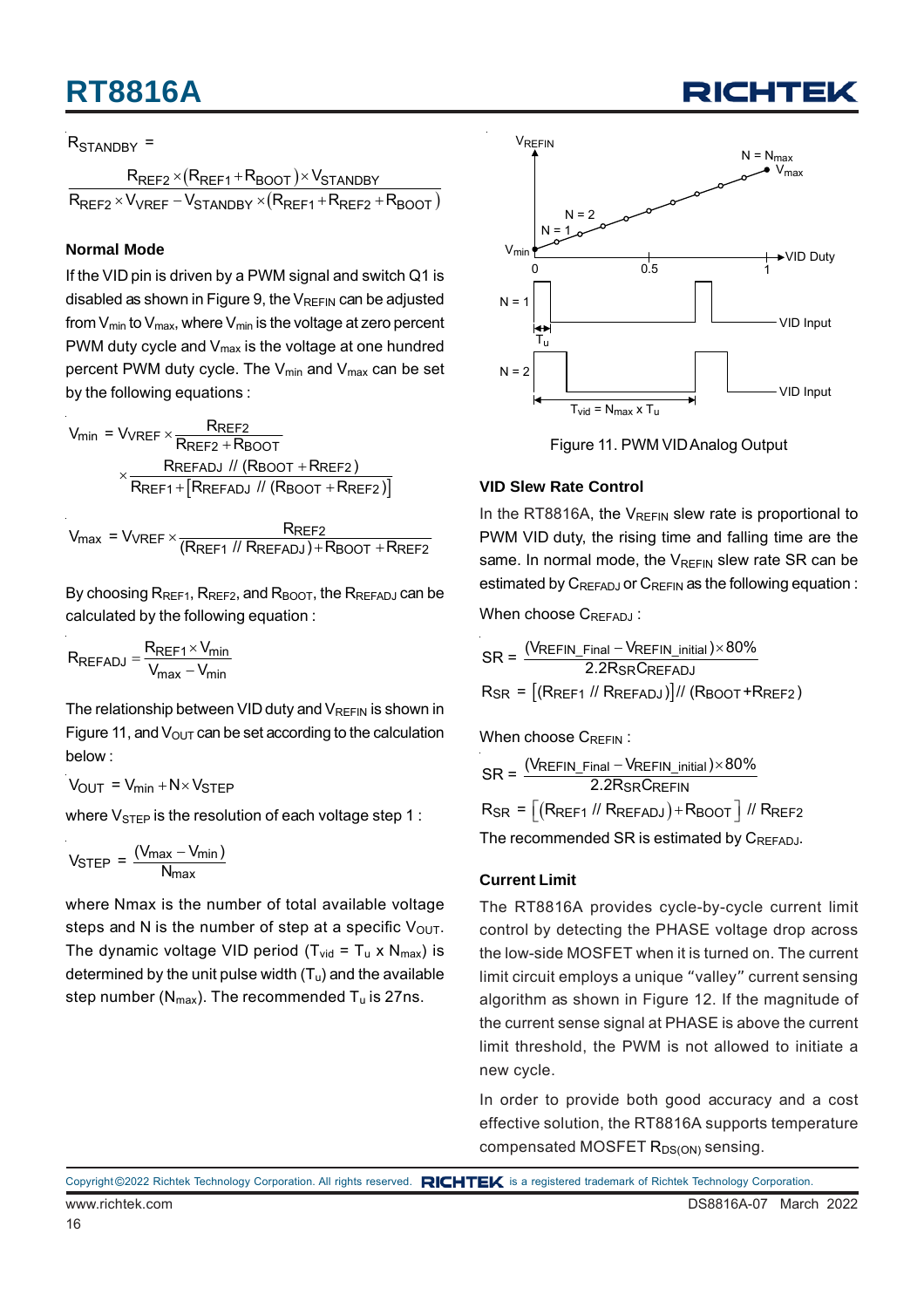

Figure 12. "Valley" Current Limit

In an over-current condition, the current to the load exceeds the average output inductor current. Thus, the output voltage falls and eventually crosses the under-voltage protection threshold, inducing IC shutdown.

#### **Current Limit Setting**

The RT8816A adopts per-phase current limiting protection. The current limit threshold can be set by a resistor  $(R_{OCSFT})$ between OCSET/SS pin and GND. Once PVCC exceeds the POR threshold and chip is enabled, an internal current source  $I_{OCSET}$  flows through R<sub>OCSET</sub>. The voltage across ROCSET is stored as the current limit protection threshold  $V_{OCSET}$ . The threshold range of  $V_{OCSET}$  is 30mV to 200mV. It can be calculated according to the following equation :

Vocset = <sup>l</sup>ocset x Rocset<br>12

ROCSET can be determined using the following equation :

$$
R_{OCSET} = \frac{I_{VALLEY} \times R_{DS\_ON} \times 12}{I_{OCSET}}
$$

where  $I_{VAII}$  FY represents the desired per-phase inductor limit current (valley inductor current) and  $I_{OCSET}$  is current limit setting current which has a temperature coefficient to compensate the temperature dependency of the R<sub>DS(ON)</sub>. During soft-start period (EN is pulled high to SSOK), the  $I_{OCSET}$  is 50 $\mu$ A. Once soft-start finishes, the  $I_{OCSET}$  switchs to 10 $\mu$ A.

For ensuring the soft-start and current limit functions work normally, below setting limitation must be followed.

#### $R_{OCSET}$  x 50 $\mu$ A > 1.2 x  $V_{REFIN}$

If  $R_{OCSET}$  is not present, there is no current path for  $I_{OCSET}$ to build the current limit threshold. In this situation, the current limit threshold is internally preset to 200mV.

#### **Negative Current Limit**

The RT8816A supports cycle-by-cycle negative current limit. The absolute value of negative current limit threshold is the same as the positive current limit threshold. If negative inductor current is rising to trigger negative current limit, the low-side MOSFET is turned off and the current flows to input side through the body diode of the high-side MOSFET. At this time, output voltage tends to rise because this protection limits current to discharge the output capacitor. In order to prevent shutdown because of over-voltage protection, the low-side MOSFET is turned on again 400ns after it is turned off. If the device hits the negative current limit threshold again before output voltage is discharged to the target level, the low-side MOSFET is turned off and process repeats. It ensures maximum allowable discharge capability when output voltage continues to rise. On the other hand, if the output is discharged to the target level before negative current limit threshold is reached, the low-side MOSFET is turned off, the highside MOSFET is then turned on, and the device keeps normal operation.

#### **Current Balance**

The RT8816A implements current balance mechanism in the current loop. The RT8816A senses per phase current signal and compares it with the average current. If the sensed current of any particular phase is higher than the average current, the on-time of this phase is decreased.

The current balance accuracy is mainly related with onresistance of low-side MOSFET  $(R_{LG,DS(ON)})$ . That is, in practical application, using lower  $R_{LG,DS(ON)}$  will reduce the current balance accuracy.

#### **Output Over-Voltage Protection (OVP)**

The output voltage can be continuously monitored for overvoltage protection. If REFIN voltage is lower than 1.33V, the over voltage threshold follows absolute over voltage 2V. If REFIN voltage is higher than 1.33V, the over voltage threshold follows relative over voltage  $1.5 \times V_{REFIN}$ . When OVP is triggered, UGATE goes low and LGATE is forced high. The RT8816A is latched once OVP is triggered and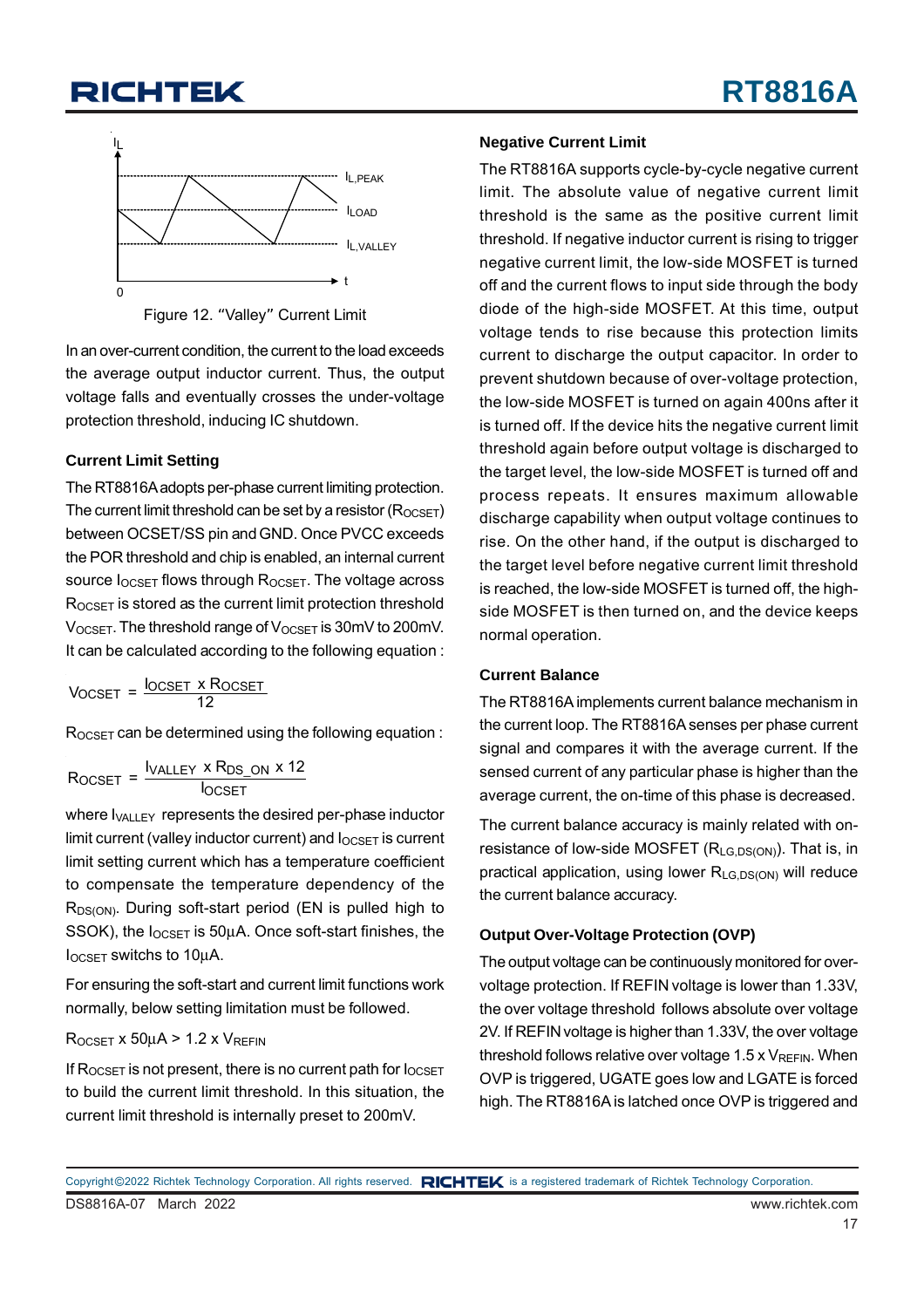can only be released by PVCC or EN power on reset. A 5μs delay is used in OVP detection circuit to prevent false trigger.

#### **Output Under-Voltage Protection (UVP)**

The output voltage can be continuously monitored for undervoltage protection. When the output voltage is less than 40% of its set voltage, under voltage protection is triggered and then all UGATE and LGATE gate drivers are forced low. There is a 3μs delay built in the UVP circuit to prevent false transitions. During soft-start, the UVP blanking time is equal to PGOOD blanking time.

#### **MOSFET Gate Driver**

The RT8816A integrates high current gate drivers for the MOSFETs to obtain high efficiency power conversion in synchronous Buck topology. A dead-time is used to prevent the cross conduction for high-side and low-side MOSFETs. Because both the two gate signals are off during the deadtime, the inductor current freewheels through the body diode of the low-side MOSFET. The freewheeling current and the forward voltage of the body diode contribute power losses to the converter. The RT8816A employs adaptive dead time control scheme to ensure safe operation without sacrificing efficiency. Furthermore, elaborate logic circuit is implemented to prevent cross conduction. For high output current applications, two power MOSFETs are usually paralleled to reduce  $R_{DS(ON)}$ . The gate driver needs to provide more current to switch on/off these paralleled MOSFETs. Gate driver with lower source/sink current capability results in longer rising/falling time in gate signals and higher switching loss. The RT8816A embeds high current gate drivers to obtain high efficiency power conversion.

#### **MOSFET Selection**

The majority of power loss in the step-down power conversion is due to the loss in the power MOSFETs. For low voltage high current applications, the duty cycle of the high-side MOSFET is small. Therefore, the switching loss of the high-side MOSFET is of concern. Power MOSFETs with lower total gate charge are preferred in such kind of application.

However, the small duty cycle means the low-side MOSFET is on for most of the switching cycle. Therefore, the conduction loss tends to dominate the total power loss of the converter. To improve the overall efficiency, the MOSFETs with low  $R_{DS(ON)}$  are preferred in the circuit design. In some cases, more than one MOSFET are connected in parallel to further decrease the on-state resistance. However, this depends on the low-side MOSFET driver capability and the budget.

#### **Inductor Selection**

Inductor plays an importance role in step-down converters because the energy from the input power rail is stored in it and then released to the load. From the viewpoint of efficiency, the DC Resistance (DCR) of inductor should be as small as possible to minimize the copper loss. In addition, the inductor occupies most of the board space so the size of it is important. Low profile inductors can save board space especially when the height is limited. However, low DCR and low profile inductors are usually not cost effective.

Additionally, higher inductance results in lower ripple current, which means the lower power loss. However, the inductor current rising time increases with inductance value. This means the transient response will be slower. Therefore, the inductor design is a trade-off between performance. size and cost.

In general, inductance is designed to let the ripple current ranges between 20% to 40% of full load current. The inductance can be calculated using the following equation :

$$
L_{min} = \frac{V_{IN} - V_{OUT}}{f_{SW} \times k \times l_{OUT\_rated}} \times \frac{V_{OUT}}{V_{IN}}
$$

where k is the ratio between inductor ripple current and rated output current.

#### **Input Capacitor Selection**

Voltage rating and current rating are the key parameters in selecting input capacitor. Generally, input capacitor voltage rating should be 1.5 times greater than the maximum input voltage for a conservatively safe design.

The input capacitor is used to supply the input RMS current, which can be approximately calculated using the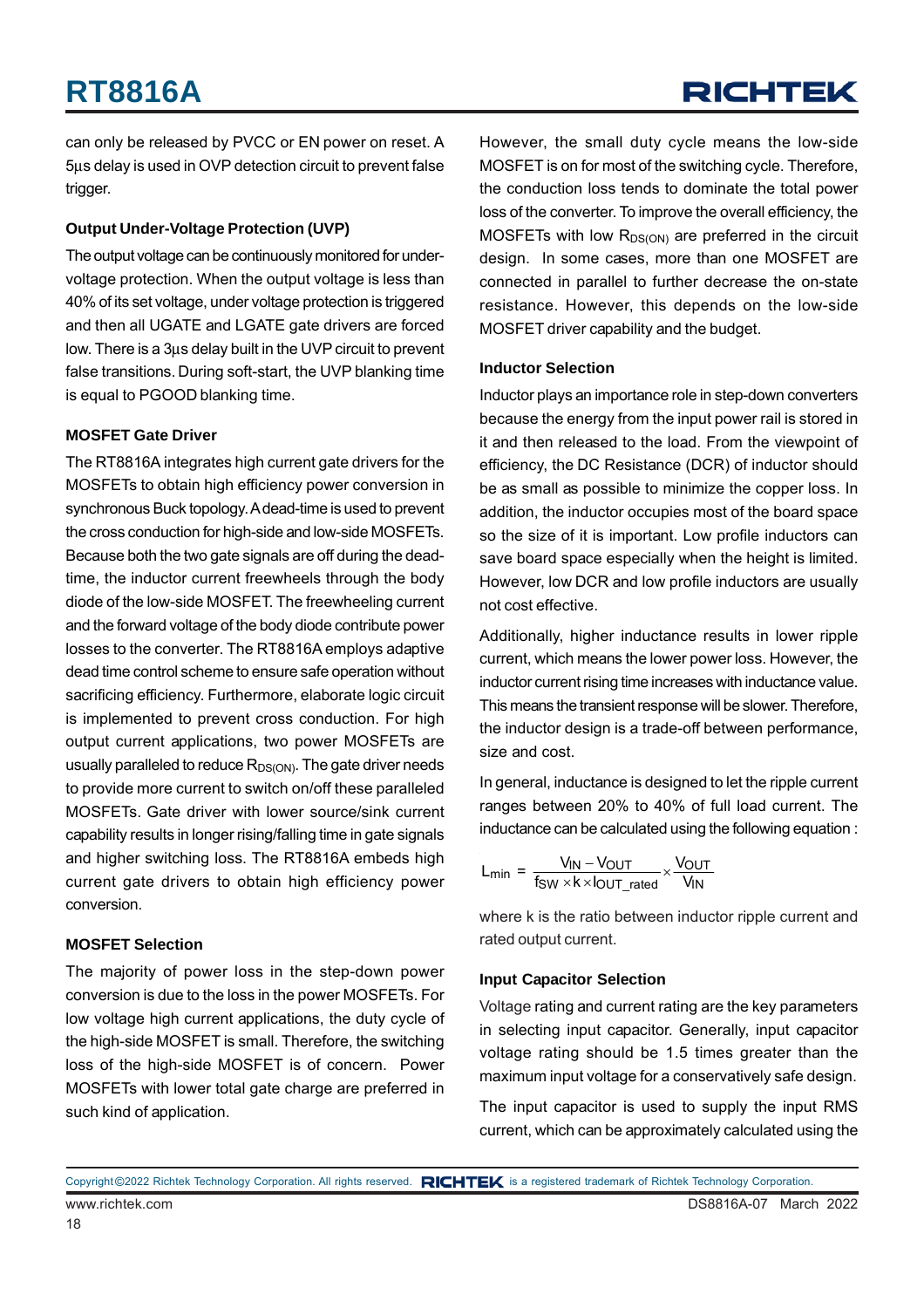following equation :

$$
I_{RMS} = I_{OUT} \times \sqrt{\frac{V_{OUT}}{V_{IN}} \times \left(1 - \frac{V_{OUT}}{V_{IN}}\right)}
$$

The next step is to select proper capacitor for RMS current rating. Using more than one capacitor with low Equivalent Series Resistance (ESR) in parallel to form a capacitor bank is a good design. Besides, placing ceramic capacitor close to the Drain of the high-side MOSFET is helpful in reducing the input voltage ripple at heavy load.

#### **Output Capacitor Selection**

The output filter capacitor must have ESR low enough to meet output ripple and load transient requirement, yet have high enough ESR to satisfy stability requirements. Also, the capacitance must be high enough to absorb the inductor energy going from a full load to no load condition without tripping the OVP circuit. Organic semiconductor capacitor(s) or special polymer capacitor(s) are recommended.

#### **Thermal Considerations**

The junction temperature should never exceed the absolute maximum junction temperature  $T_{J(MAX)}$ , listed under Absolute Maximum Ratings, to avoid permanent damage to the device. The maximum allowable power dissipation depends on the thermal resistance of the IC package, the PCB layout, the rate of surrounding airflow, and the difference between the junction and ambient temperatures. The maximum power dissipation can be calculated using the following formula :

#### $P_{D(MAX)} = (T_{J(MAX)} - T_A)/\theta_{JA}$

where  $T_{J(MAX)}$  is the maximum junction temperature,  $T_A$  is the ambient temperature, and  $\theta_{JA}$  is the junction-to-ambient thermal resistance.

For continuous operation, the maximum operating junction temperature indicated under Recommended Operating Conditions is 105°C. The junction-to-ambient thermal resistance,  $\theta_{JA}$ , is highly package dependent. For a WQFN-20L 3x3 package, the thermal resistance,  $\theta_{JA}$ , is 30°C/W on a standard JEDEC 51-7 high effective-thermalconductivity four-layer test board. The maximum power dissipation at  $T_A = 25^{\circ}$ C can be calculated as below :

 $P_{D(MAX)} = (105^{\circ}C - 25^{\circ}C) / (30^{\circ}C/W) = 2.67W$  for a WQFN-20L 3x3 package

The maximum power dissipation depends on the operating ambient temperature for the fixed  $T_{J(MAX)}$  and the thermal resistance,  $θ_{JA}$ . The derating curves in Figure 13 allows the designer to see the effect of rising ambient temperature on the maximum power dissipation.



Figure 13. Derating Curve of Maximum Power Dissipation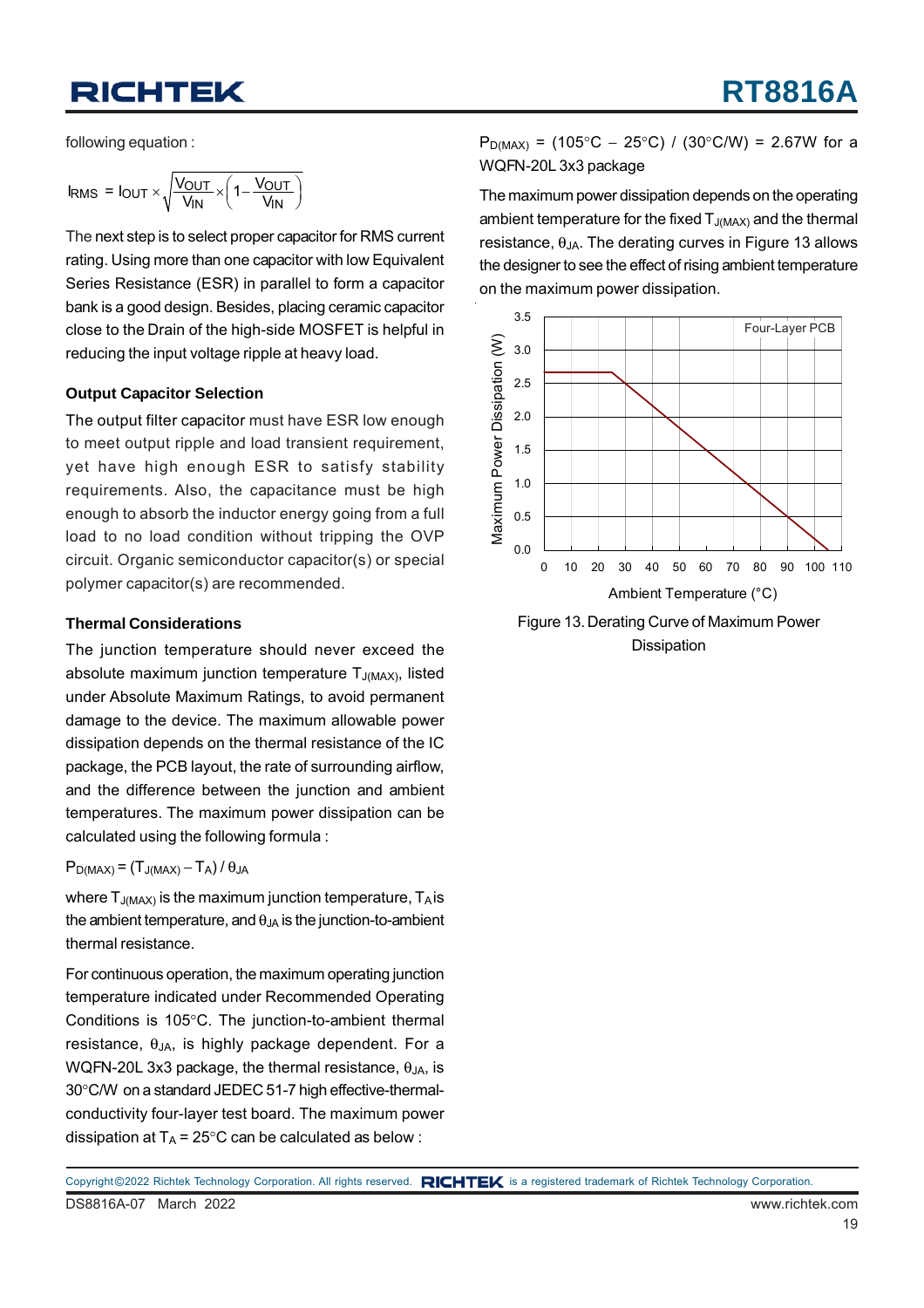## RICHTEL

#### **Layout Considerations**

Layout is very important in high frequency switching converter design. If designed improperly, the PCB could radiate excessive noise and contribute to the converter instability. Following layout guidelines must be considered before starting a layout for the RT8816A.

- ▶ Place the RC filter as close as possible to the PVCC pin.
- $\triangleright$  Keep current limit setting network as close as possible to the IC. Routing of the network should avoid coupling to high voltage switching node.
- ▶ Connections from the drivers to the respective gate of the high-side or the low-side MOSFET should be as short as possible to reduce stray inductance.
- All sensitive analog traces and components such as VSNS, RGND, EN, PSI, VID, PGOOD, VREF, TON REFADJ and REFIN should be placed away from high voltage switching nodes such as PHASE, LGATE, UGATE, or BOOT nodes to avoid coupling. Use internal layer(s) as ground plane(s) and shield the feedback trace from power traces and components.
- Power sections should connect directly to ground plane(s) using multiple vias as required for current handling (including the chip power ground connections). Power components should be placed to minimize loops and reduce losses.